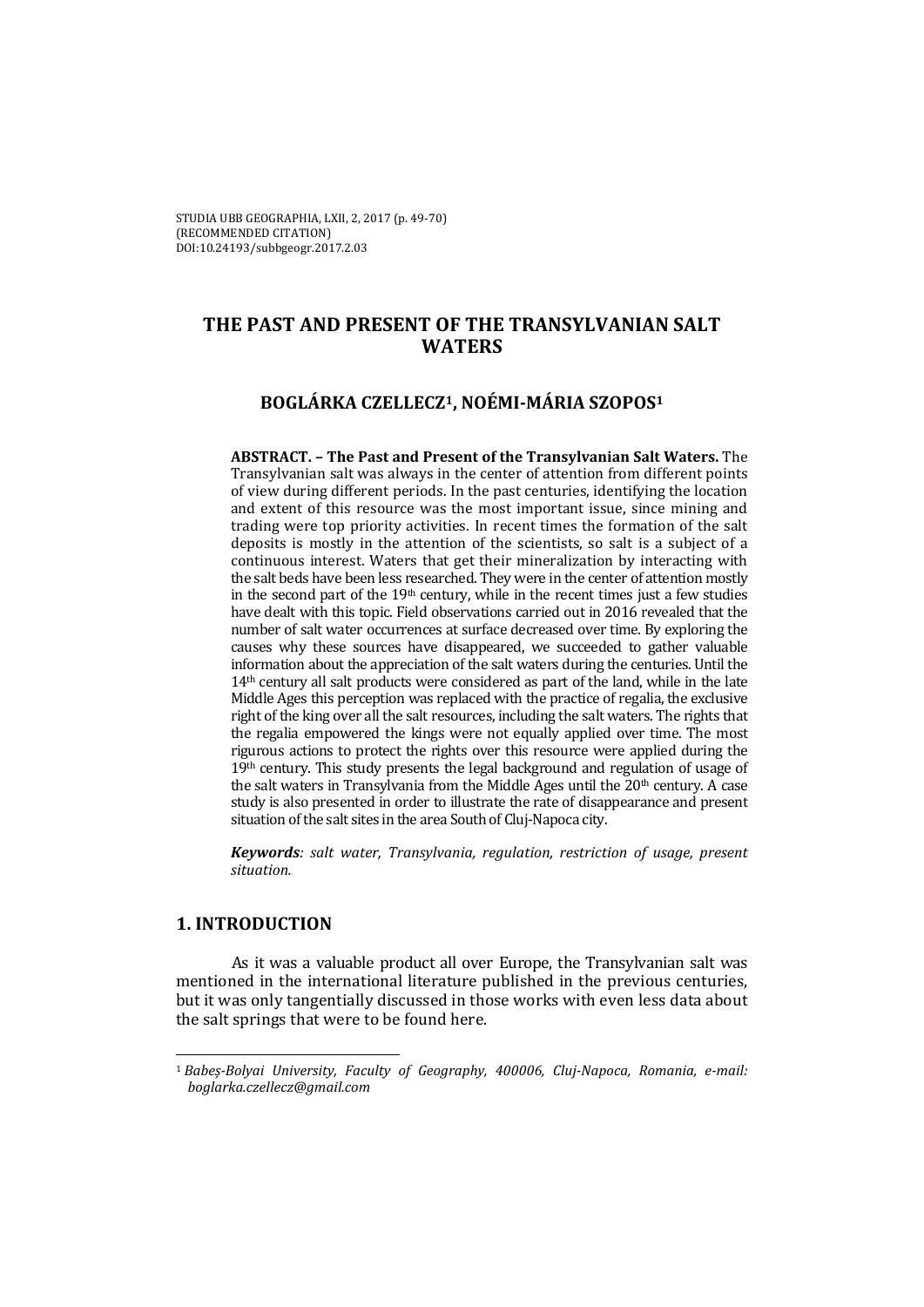The former importance of the Transylvanian salt (in any form) is underlined in the pages of the first scientific journal published in the world  $-$  Philosophical Transactions, in its second volume. With the purpose of establishing commercial relations, it was required by the English authorities in 1666 to conduct studies concerning several products/goods available in certain countries, mostly in Europe including Hungary and Transylvania as well (\*\*\*, 1666). England showed interest for the Transylvanian minerals, metals, springs, warm baths, etc. Among others it was required to make reports about the salt pits and the situation of the salt mines (Henshaw, Hill, 1666). Dr. Edward Brown, the person entrusted with performing the survey of the country, reported the mines of Dej, Turda, Cojocna, Sic and Ocna Sibiului in Transylvania. The Transylvanian salt was commercialized on the area between Belgrade and Bratislava; it was forbidden to enter it into Austria. As the result of his investigation only two salt mines were presented in detail in the former Hungary, while the Transylvanian sites were not detailed in his article (Brown, 1670).

Even in the local literature the status of salt springs can be followed only at larger intervals back to the 18th century. Beside the detailed descriptions of the salt rock and salt mines, the literature gives scanty information about the salt springs. It is obvious that the focus was on the salt productions sites, since commercializing the salt products represented a great percent of the state revenue. The salt springs got importance when the regulation of usage of any kind of salt started to become more and more rigorous. The first comprehensive work with the topic of rock salt, all the activities related to it and chapters dedicated to salt springs was published by J. E. Fichtel in 1780. The work entitled "Geschichte" des Steinsalzes und der Steinsalzgruben im Grossfürstenthum Siebenbürgen" was so detailed from many points of view (geology, mining, hydrogeochemistry, transport, regulation), that it was cited for a long time in the national and international literature. The most important works published after Fichtel's book, where salt waters were also discussed, are the following: Beudant  $(1822)$ , Benigni von Mildenberg (1837), Czekelius (1854), Hunfalvy (1864), Bernáth (1880) and Fischer (1887). Among these writings, full mapping of the springs and wells was performed by Fichtel, Czekelius, Bernáth and Fischer.

Depreciation of the natural occurring salt water resources in many places (but not everywhere) has started in the mid  $20<sup>th</sup>$  century until today and reached a total loss of care at some places.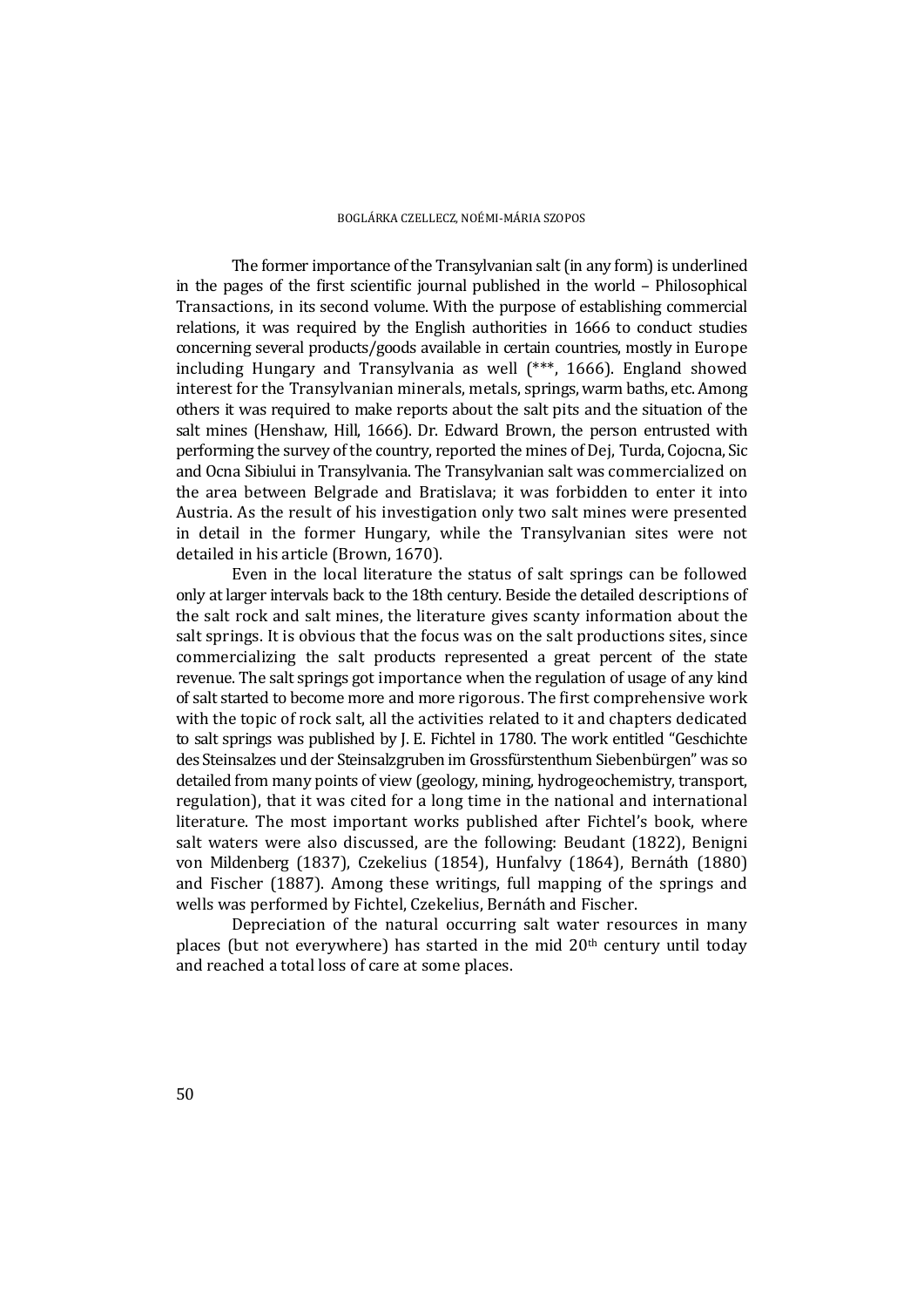# **2. REGULATIONS AND LAWS CONCERNING THE SALT SPRINGS AND WELLS**

The mining of salt and its trade, including from the Transylvanian sites, was one of the most stable and profitable sources of the Hungarian royal incomes. The right of the kings over the salt resources can be interpreted from two points of view:  $(1)$  the salt as part of the land, the owner of the land has the right over all resources that can be found on the property,  $(2)$  the salt as a regalia, the exclusive right or possession of the king over the resource itself including all the mining and commercial activities.

### **2.1. The salt becoming a regalia – how the salt resources were treated during the Hungarian kings**

From charters, as certified sources, it is already known that during the Árpád dynasty (the first kings of the Kingdom of Hungary after the foundation of the state in 1000 AD) the right of operation of salt mines was based on the ownership of the land. The reason why it was hard to separate this kind of operation from the era of the regalia is that most of the salt-bearing lands were intentionally royal estates (Paulinyi, 1924; Ember, 1946; Zsámboki, 2005a; Zsámboki, 2005b). Two documents will be mentioned as examples for confirming the absence of the regalia in case of salt mining during that period:  $(1)$  the investigation performed to clarify the ownership of the salt mines in Ocna Sibiului at the order of Charles Robert in 1328 resulted in proving the longstanding proprietary rights of the provost in Sibiu (Paulinyi, 1924),  $(2)$  the land with all salt resources and salt mines in Solivar (now part of the town of Prešov in Slovakia) was a property of the Sóos family until 1570, the land being taken over by the treasury as a result of a long lasting litigation (Wenzel,  $1880$ ; Paulinyi, 1924; Szűcs, 1990). During this period the salt mines in Dej, Cojocna, Sic and Turda were in the property of the kings (Paulinyi, 1924; Zsámboki, 2005b).

Even if the mining of salt was not a regalia at that time, Ember Gy.  $(1946)$  thinks that some related activities, such as salt trading, were retained as a royal right. In contrast to Ember's statement, Zsámboki (2005b) says that the customs duty of the salt in the  $11<sup>th</sup>$  century proves its free trading – the king did not subject his own product to additional costs. Paulinyi (1924) finds that the small number of royal salt depositories during the  $13<sup>th</sup>$  century supports the theory of free trading with salt products, but the placement of these offices in the border areas of the kingdom shows that the commerce with foreign countries was transacted by the royal trade office.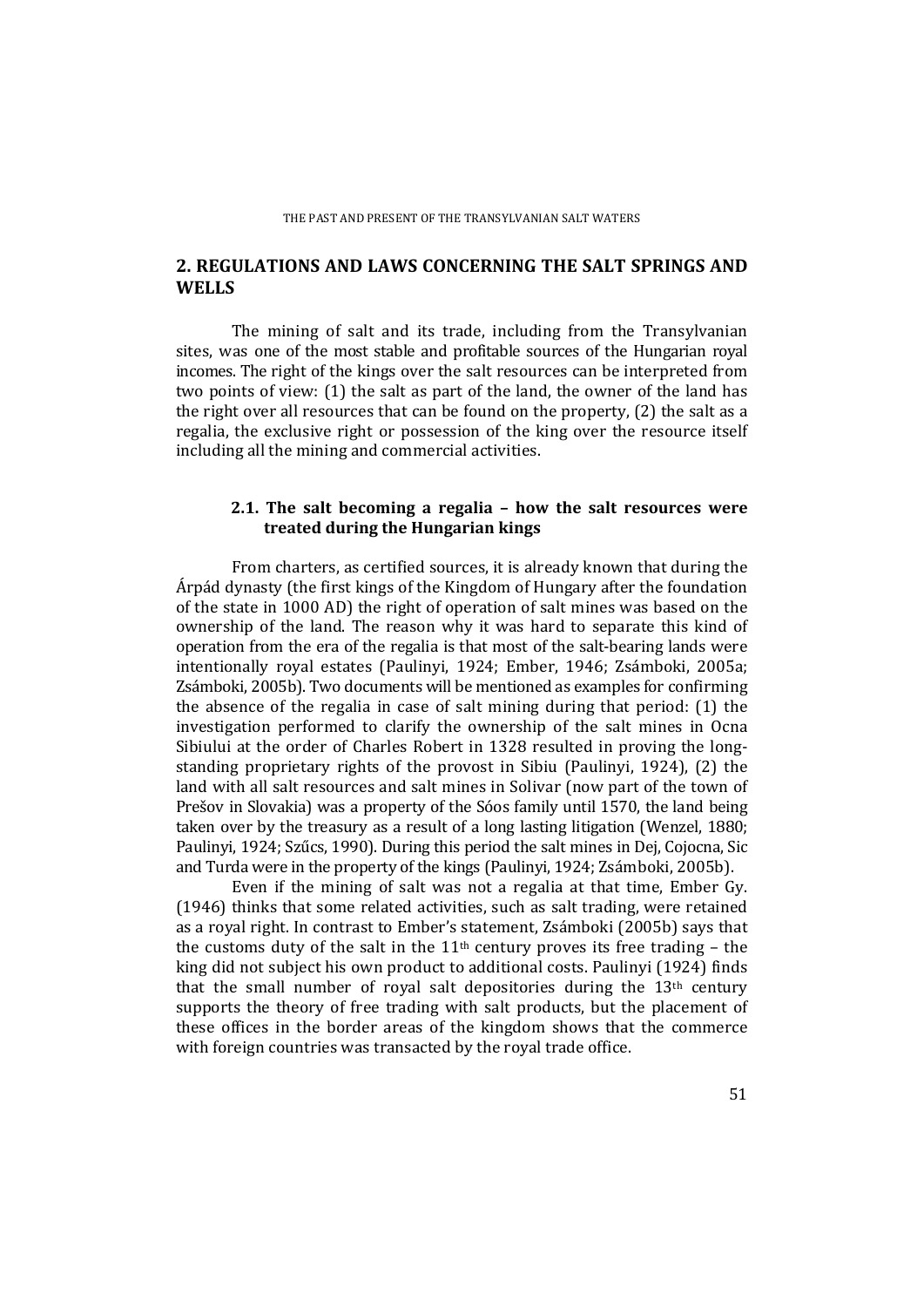Some of the sources (Iványi, 1911; Ember, 1946) link the occurrence of the regalia of salt to a law of  $1492$  (Art. 30), that clearly says that all the salt mines are kept under royal authority  $-$  the text of the law is to be found in the work of Izsó (2006). Before this act, in 1362, in his donation charter that includes the Catholic Church in Veszprém, Louis I of Hungary already mentioned the Royal Chamber System, responsible for the Transylvanian royal salt products. The Chamber had an overall control and supervision over all the activities of the salt mines and trading in accordance with the royal salt monopoly (Izsó, 2006).

A document issued by Matthias Corvinus in 1471 can be considered one of the first notes concerning the regulation of salt waters. Through this act, the king approved the usage of salt water wells for the wealthy citizens of Bistrita with respect to their long-lasting rights in this field  $(Izsó, 2006)$ . This decision of the king seems to represent a privilege for the inhabitants of Bistrita which means that the usage of salt waters probably was under a general limitation.

It was already proven that during the  $13<sup>th</sup>$  century the production of salt was based on the land-ownership and trading was also permitted under a few restrictions. At the beginning of the  $14<sup>th</sup>$  century the case of Ocna Sibiului salt mines alludes to the rights induced by the still existing land-ownership, but documents from the second part of the same century testify the royal monopoly of both activities. The case of Solivar can be interpreted as an exception since the litigation process took a long time. The usage of salt waters was a privilege for some people or some settlements long before the year 1471. All the information presented before suggest that the regalia over all activities related to salt resources was introduced probably in the second part of the 14<sup>th</sup> century.

The supervision of the salt resources performed by the Royal Chamber was functioning efficiently until the beginning of the  $16<sup>th</sup>$  century (Ember, 1946), while after this period the overall authority of the Hungarian Royal Chamber was also interrupted due the territorial partition caused by the Ottoman invasion.

### **2.2. The unstable management of the salt resources during the Principality of Transylvania and the beginning of the Habsburg domination**

From the beginning of the era of the Principality of Transylvania, the administration of the salt resources located on the Transylvanian territory was separated from the Hungarian one until the Austro-Hungarian Compromise of 1867. Since they became a property of the Transylvanian prince, the salt mines were administrated by the state or were hired out for some periods of time.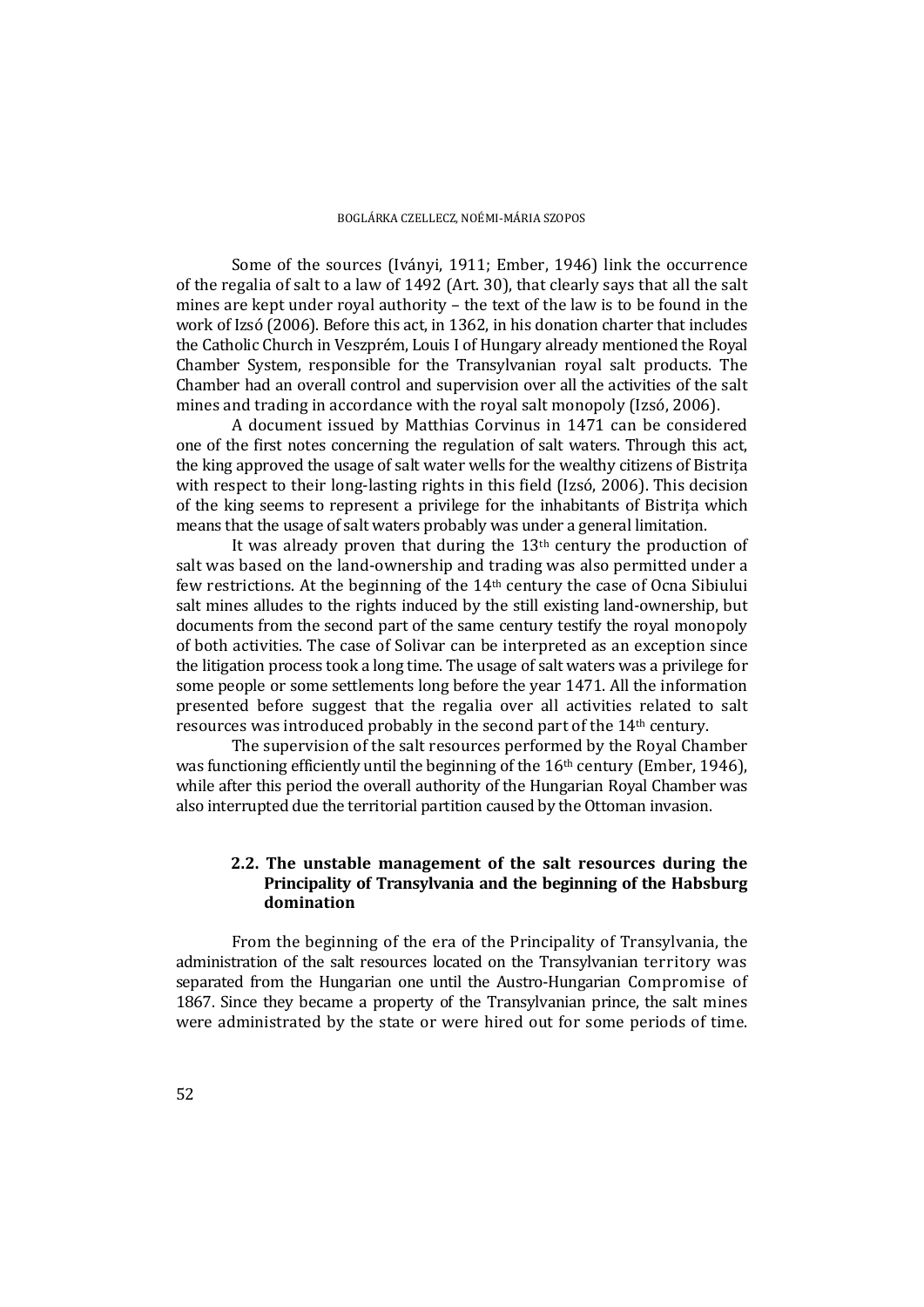During the Principality the chamber-system responsible for the supervision of the salt mines and all salt resources did exist, but it was probably weakened (Wenzel, 1880; Wolf, 1993; Ember, 1946).

During these poorly organized times, we believe that a lighter degree of control was applied over the salt waters, even if the valid legislation in the mid  $17<sup>th</sup>$  century stated that the salt mines were in the possession of the Transylvanian Chamber. The opening of new mines was possible with the exclusive permission of the prince, but the nobility had the privilege to use for his own need the salt resources located on his property  $(***$ , 1779). All along the existence of the Transylvanian Principality the exploitation and supervision of mineral resources was the most effective and successful during the reign of Prince Bethlen Gábor (Wenzel, 1880).

Indirect information about the situation of salt resources during this period is to be found in Orbán B. deputy's speech that was held at a parliamentary sitting in the mid  $19<sup>th</sup>$  century. During the Principality, the income induced by the domestic consumption of salt was small because large amounts were distributed free of charge among the nobility, the Szeklers, privileged churches and schools. The trade with salt was mostly carried out as export. The salt water from springs and wells was permitted to be used freely by the people belonging to the lower class (Szathmáry, 1886).

A great change was brought to this land with the installation of the Habsburg domination at the beginning of the  $18<sup>th</sup>$  century. During the ongoing organization of the new system, some of the sources that generated the incomes of the Transylvanian Treasury were subjected to a general hire out. The salt mines and all the tools conditioning the exploitation and transportation were in bad condition (because of the Turkish-Habsburg wars) and needed investment. Neither the Austrian Chamber nor the Transylvanian estates took over this sector (Trócsányi, 1988). Finally, with the entry of private investors, the exploitation and commerce with the Transylvanian salt started again, but it had difficulties because of personal interests. As a consequence of a negative report of the imperial messenger, the Austrian Imperial Court Chamber took the control over the whole salt industry and centralized it (Trócsányi, 1988). After another uncertain period (Rakoczi's War of Independence) the attention to salt regalia became much more emphasized. It was clearly declared that all the salt mines, salt water springs and wells were in the property of the Imperial Treasury (Fallenbüchl, 1979; Zsámboki, 2005c). The serious oversights, the suppression of foreign salt products by introducing new regulations, the high internal prices for salt led to a remarkable contribution of the incomes generated by salt-related activities to the general imperial revenue:  $20\%$  in  $1760-1804$ ,  $40\%$  in 1828, 35% in 1838-1846 (Zsámboki, 2005c).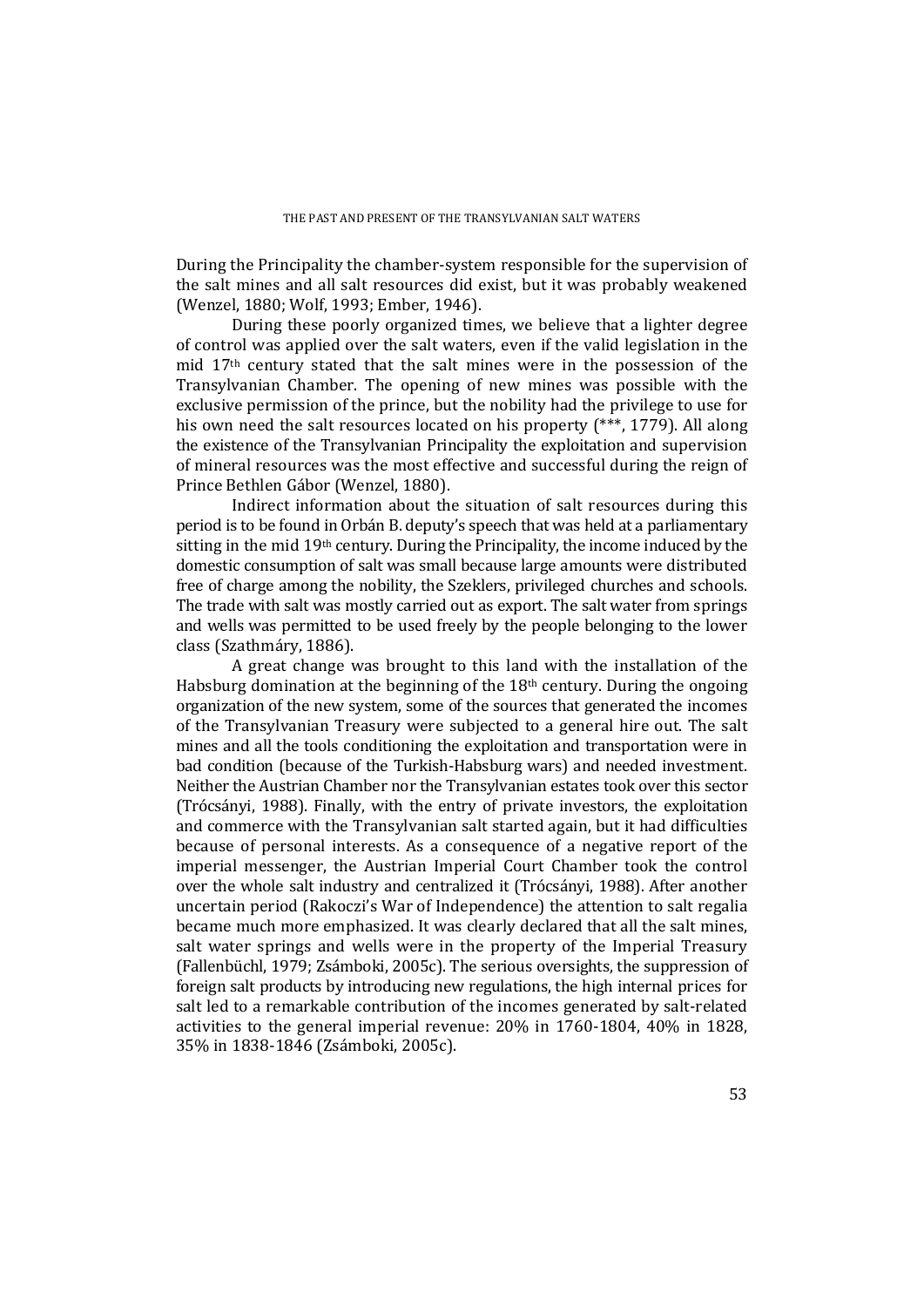Starting from the second part of the  $18<sup>th</sup>$  century, the situation of the salt water resources is described in various bibliographic sources related to natural sciences and ministerial decrees. There is a large literature dealing with this topic (mostly about the mines, but about the waters as well) as a result of the developments achieved in researching methods, more publishing opportunities and a great national interest for salt resources.

## **2.3. Scientific papers, as sources of information regarding the regulation** of **usage** of salt waters during the 18<sup>th</sup> and the **mid 19th centuries**

Throughout the  $18<sup>th</sup>$  and  $19<sup>th</sup>$  centuries, until the middle of the  $20<sup>th</sup>$  century, the salt water resources were considered as a property of the Imperial or National Treasury. Their regulation and supervision became more and more rigorous. Johann Ehrenreich von Fichtel (1780) seems to be the first author giving a map and a very detailed scientific description about the Transylvanian salt as a rock (geology), the salt mining, salt waters and some regulations. Considering Fichtel's work (1780) we can have a general overview about the legislation and regulation of usage of the salt waters in Transylvania at the end of the  $18<sup>th</sup>$  century.

The salt (in any form of it, including salt waters) was one of the regalia goods meaning that nobody was allowed to use it without the special permission of the Emperor. Those persons who broke or limited the rules of the regalia (digging a salt pit or salt water well, using or selling the extracted product, stealing from the imperial mines, selling the officially purchased salt, importing salt from foreign countries), were to be punished. The whole salt industry was administrated and supervised by the Transylvanian Chamber that was subordinated to the Austrian Imperial Chamber. There were six salt offices in Transylvania marking the active salt mining places: Turda, Cojocna, Ocna Dej, Ocna Sibiului, Sic and Praid.

The springs and wells were guarded by a special staff called saltguards, hired by the Chamber to prevent the stealing of the salt resources. Strong measures were taken to fight against theft, such as filling in the springs and wells that were located in the vicinity of an arranged, well known, guarded source. If a new spring was discovered, first of all it had to be announced to the Chamber. If that new spring was located on a plot of land of a settlement (not belonging to the imperial properties), and it had a natural origin, the community had the right to transform it into a well. This well had to be arranged with a built house above it which had to have two locks on it. One of the keys was held by the mayor of the settlement, while the other one by the salt-guard. Two days a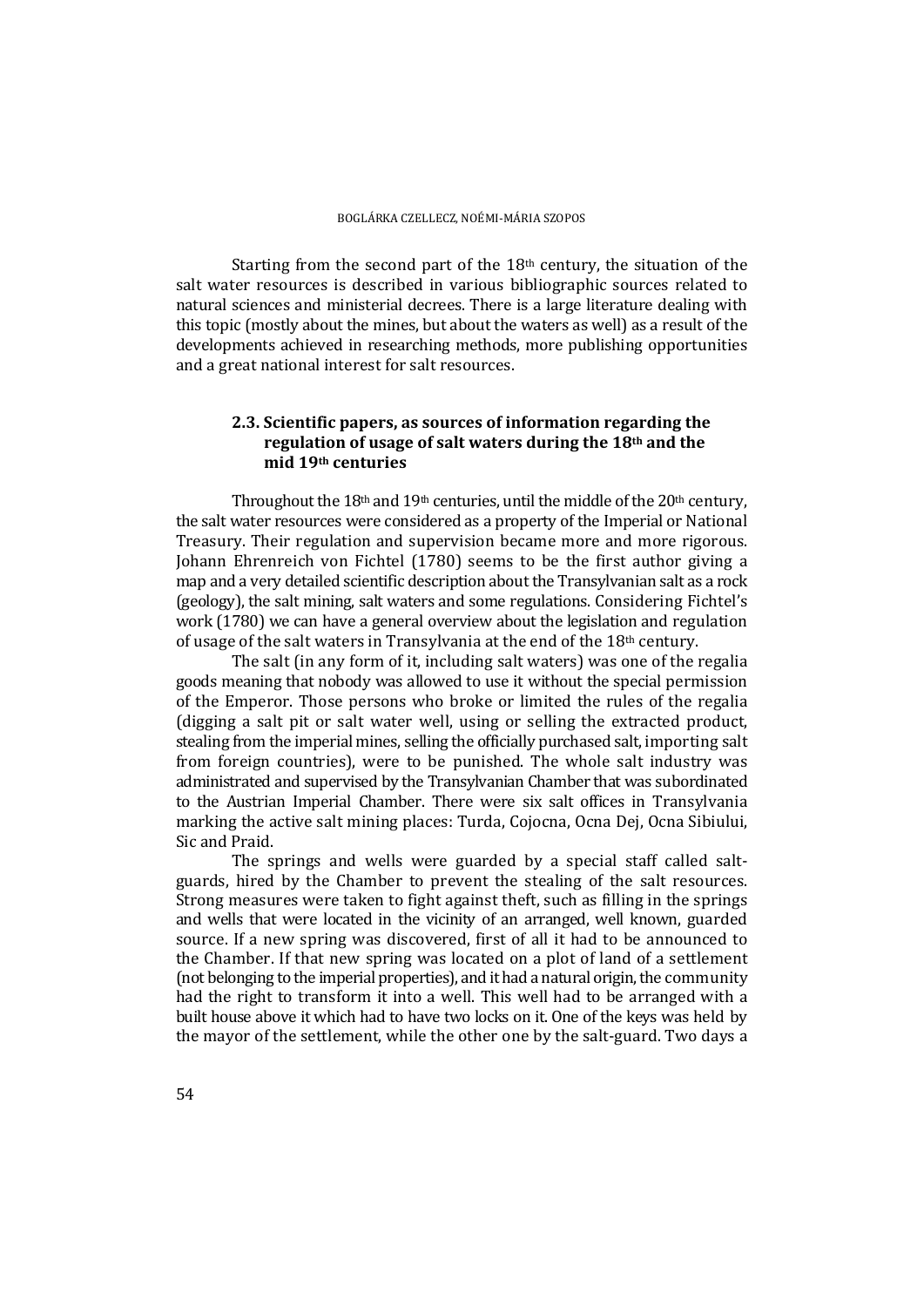week the community could take a predetermined amount of salt water from the well under the supervision of the mayor and the salt-guard. Fighting against theft was the community's duty as well, since they could lose the right of using the salt water if a fraud had happened. Finally the rule concerning the frequency of usage was extended to the older wells as well (Fichtel, 1780). Probably this rule regarding the management of the salt waters existed long before Fichtel's era, but he revealed that in practice guarding these resources was not taken so seriously.

The fact that the usage of salt waters was permitted under strict rules is confirmed by other bibliographic sources as well in the first part of the  $19<sup>th</sup>$ century (Benigni von Mildenberg, 1837; Bielz, 1857; Hunfalvy, 1864; Mosel, 1865a). Natural occurrences of salt water continued to be guarded. Citizens of such settlements, where salt water sources were present, were allowed to take water under supervision twice a week for their own needs without giving it away or selling it. Salt guarding and observing the law were taken more and more seriously. We believe that the aim of restricting the usage of natural sources was to force people to purchase the salt products offered by the state. In order to illustrate how attached the Chamber was to generate income we need to mention that thousands of tons of salt debris that accumulated during the mining activities were thrown into the rivers yearly rather than selling it at a lower price (Mosel, 1865a; Schmidt and Liszkay, 1871).

Starting with the second part of the  $19<sup>th</sup>$  century the scientific literature does not deal with the issue of regulation.

### **2.4. Official documents, as sources of information regarding the regulation of usage of salt waters during the 19th century**

Topics from two parliamentary sittings (7th and 8th of May, 1844, CXLII and CXLIII parliamentary sittings) and a correspondence between Deák F., Ministry of Finance, and Kossuth L., Ministry of Justice in mid  $19<sup>th</sup>$  century point out how problematic the salt question was at that time. In this decade, for a small period (during the Hungarian Revolution of 1848-49) Transylvania was attached to Hungary, so decisions made in the salt issue refer to the Transylvanian sites as well.

Deputies from Borsod and Maramures counties, in their speech, discussed the question of salt resources. They believed the phrasing that the salt belongs to the crown would mean that it is a common property of the whole country and it does not belong exclusively to the emperor. The other interpretation of the law which says that 'salt mines are owned by the emperor' reveals that actually salt water springs and wells are not part of the mines and hence the free usage of them should be permitted  $(***, 1844a; **$ , 1844b).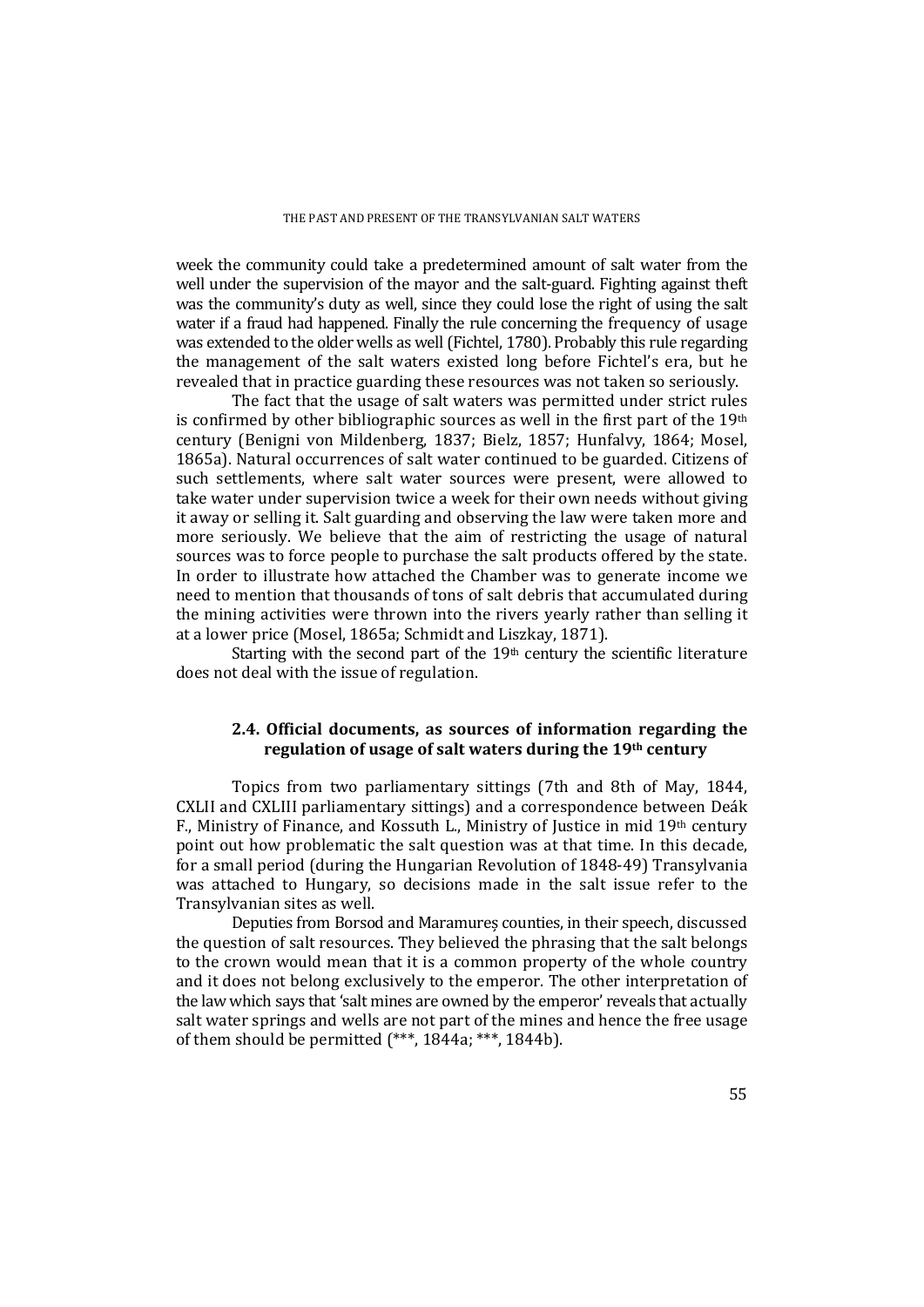The correspondence between the two ministers in 1848 (Molnár, 1998) explains that the problem was understandable since the legal background did not specify exactly the status of salt waters. Based on the law that states that everybody must have  $-$  sell, buy or consume  $-$  only inland (Hungarian) salt does not follow that the salt springs usage is to be prohibited. It also reveals that the measures that were taken by the Treasury/Chamber to hinder the usage of salt waters were not actually legally acknowledged by the Hungarian state. The legally accepted action for the Treasury to make would have been the prohibition of preparation of solid salt out of salt water or the prohibition of selling the salt water. In this way people have the right to take salt water for their own needs and for their livestock. Finally the Transylvanian Parliamentary Act, with the number 1848/XI, enabled the free usage of salt water wells without any restriction (Márkus, 1896a).

After the Hungarian Revolution of 1848-49, the Austrian party acted very strictly in all items affecting the Hungarian issues. This was true to the handling of the salt resources as well. During a later parliamentary sitting, in 1868, deputy Gál I, explained in his speech that the low consumption of salt in Transylvania at that time could not be attributed to the usage of salt waters, because during the Austrian absolutist government generally two-thirds of the salt water wells and springs were filled in (Greguss, 1868). Surveillance of the salt resources continued all along the  $19<sup>th</sup>$  century. The Ordinance  $203/1852$  (\*\*\*) 1852) emitted by the military and civil governor (placed in Transylvania) reveals that the places with salt rock and brines were guarded by two types of personnel. The ones guarding the solid salt resources were hired by the Ministry of Finance and had some privileges. The personnel guarding the salt waters were hired on local scale.

A new and long-lasting mining law was proclaimed by the emperor on the  $23<sup>rd</sup>$  of May 1854. This Austrian General Mining Law, enforced on the whole territory of the Empire, did not discuss the salt issue. The statement, found in Chapter I, Paragraph 4, reveals that the salt resources were to be regulated by special laws because they made the subject of state monopoly  $(***$ , 1854). The salt issue was put under the supervision of the Ministry of Finance (Balkay and Szeőke, 1901). In the forthcoming decades general acts  $(1868/XI, 1875/L,$  $1897/I$ ) were dealing only with defining the prices of salt rock and regulating the trading activities (Pfeifer, 1868; Márkus, 1896c; Márkus, 1898).

Balkay and Szeőke (1901) gathered all the regulations (ordinances and supplements) regarding the salt issue that came out in the second part of the  $19<sup>th</sup>$  century. This legislation was applied to the Transylvanian sites as well, since the territory was attached to Hungary again (Márkus, 1896b). According to the work of Balkay and Szeőke (1901), the salt issue continued to be an important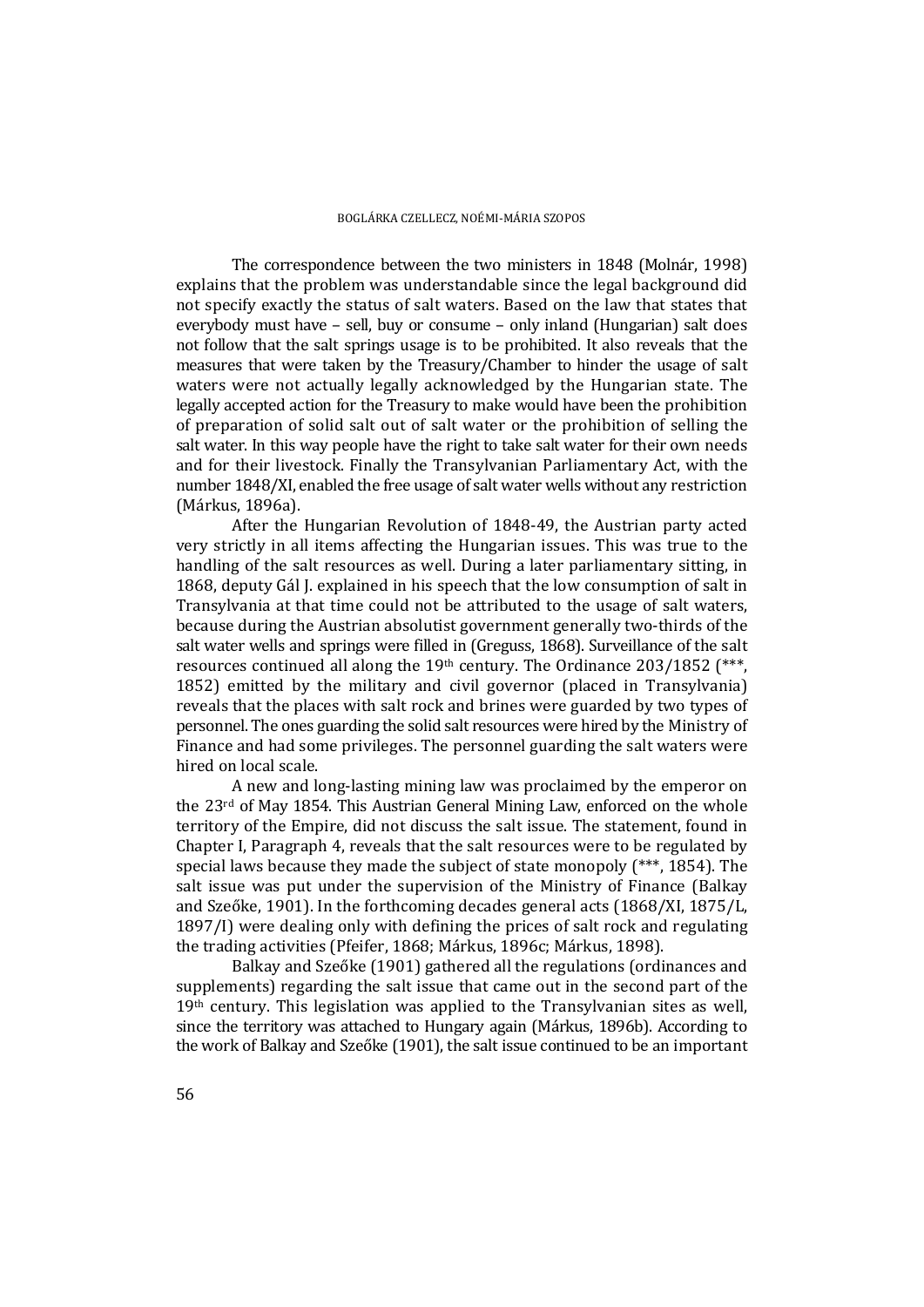factor during the entire 19<sup>th</sup> century and the regulations described in the 18<sup>th</sup> century continued to be maintained as well. Salt was considered as a subject of national excise. Salt (of any kind or in any form of it) found over or under the surface was the property of the state. The state had the exclusive right over the salt production/exploitation through mining activities or production from salt water. Anyone who found a salt site or salt water or a mixture of other ingredients with salt had the obligation to report it to the nearest financial office. In order to maintain the authority over all salt resources, the Treasury/Chamber had the right to fill in those salt springs that could not be useful for state purposes. In Transylvania and Maramures, the practice of usage was allowed with the permission of the Ministry of Finance and under restrictions only for those people who had salt springs or wells near their settlements. It was forbidden to dig the spring into a well or to produce solid salt out of salt water without the permission of the financial authority. Based on the Ordinance no.  $4231/878$ issued by the Ministry of Finance, the import or transit of any foreign salt product, including the salt waters, was also generally forbidden. It was only allowed in exceptional cases with a special license from the Ministry of Finance  $(***, 1879)$ .

In the first decades of the  $20<sup>th</sup>$  century, focus shifted on the potassium salts, due to the discovery of their high importance in agriculture (Láng, 1910). The beginnings of this trend were already noticeable in the second part of the  $19<sup>th</sup>$ century, when regarding to a new, Hungarian mining law proposal (that was not accepted by the Emperor in the end), it was recommended that the common term "salt" should be specified and used as "NaCl salt" when referring to this compound  $(***$ , 1871). Finally, through the Parliamentary Act VII/1911 potassium salts were attached to the state monopoly subjects beside the NaCl salt (Alliquander et al., 1931). This suggests that, on the basis of the monopoly, all the strict ordinances that were applied before concerning the salt resources, including the salt waters, were true in the first decades of the  $20<sup>th</sup>$  century as well.

### **2.5. Changes in the appreciation of the salt resources during the 20th century**

The interwar period brought big changes throughout the Transylvanian territory, since it became part of Romania. The subject matter of raw materials and mining were put under the supervision and enforcement of the Romanian Ministry of Industry and Commerce, while the direct coordination was made by the Mining Authority (\*\*\*, 1924). The Romanian Constitution of 1923 (Art. 19.), published in the Official Journal of Romania (Monitorul Oficial al României, no.  $282/29$ <sup>th</sup> of March, 1923), stated that all minerals and all subsurface resources are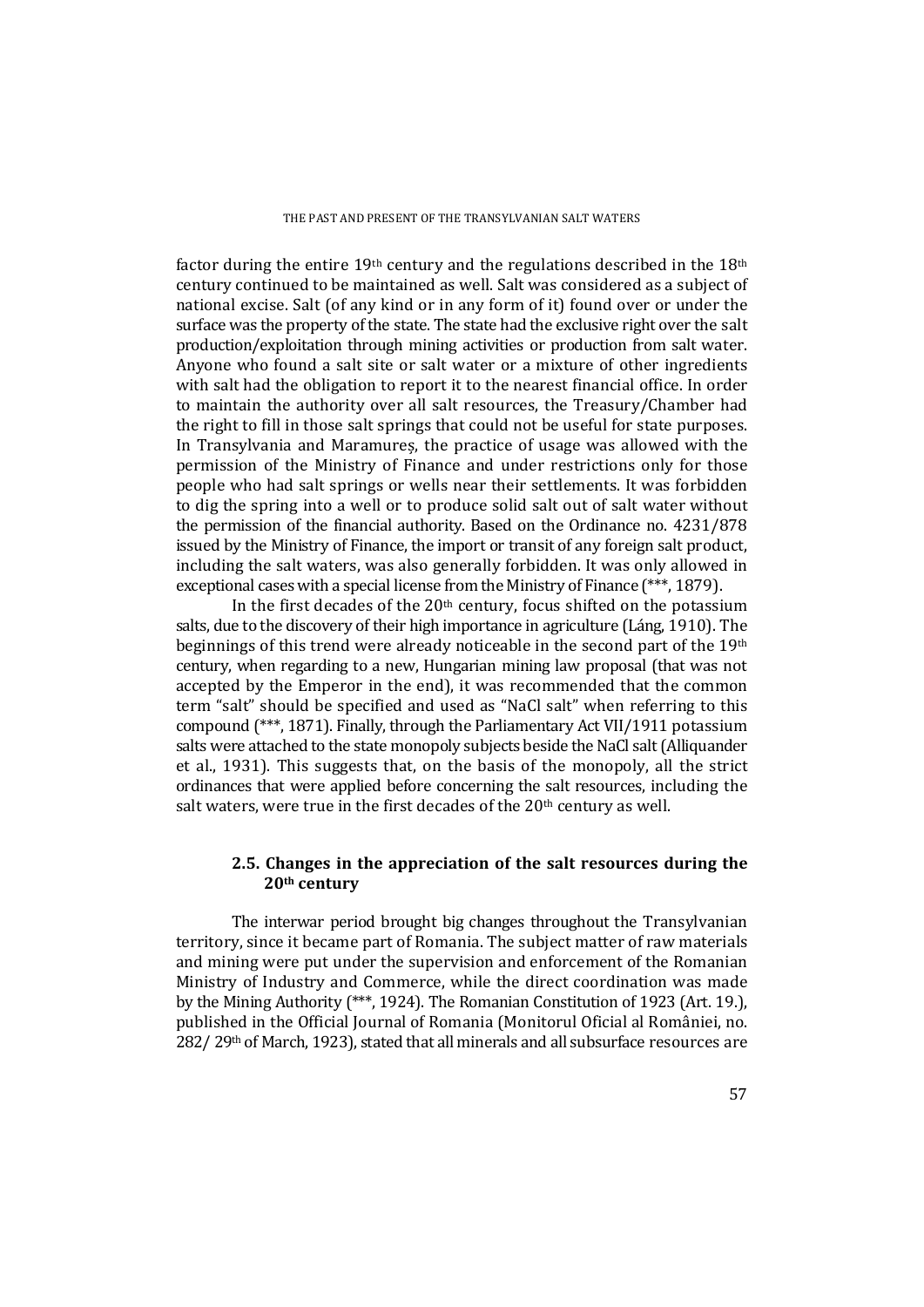in the property of the state. This statement was corroborated with the Decree on the Mining Law no. 2.294 on the  $3<sup>rd</sup>$  of July 1924, published in the Official Journal of Romania (Monitorul Oficial al României, no. 143/4<sup>th</sup> of July 1924). This document contains the regulations concerning salt resources including the salt waters as well. Art. 213 of the Mining Law declares that exploitation or extraction of salt through groundwork or dissolution and pumping or from salt springs and any other natural salt solution (salt groundwater, lakes, seawater) is the subject of state monopoly. This right is exercised by the Direction of State Monopolies. Art. 214 declares that salt trading is the exclusive right of the state and is transacted by the Ministry of Industry and Commerce. This right can be transferred partially to a private company or investor in such a way that a joint organization is established. Art. 215 says that any explorer or mining operator who encounters salt deposits or high concentration salt water has the obligation to notify the regional mining authority within three days. Art. 217 explains that the usage of salt water for bathing purposes in health resorts is allowed under the general regulation of mineral and therapeutic waters, but it is forbidden to extract crystalline salt from these waters.

This Mining Law, that suffered minor changes in 1929 and 1937, was in force until the Second World War (Baron and Dobre-Baron, 2001). With the nationalization law of 1948  $(***$ , 1948) all the subsurface resources were declared again to be the property of the state  $(Art. 1)$  and it was in force until the end of 1980s / beginning of 1990s (end of communism in Romania).

István L. (1978) described most of the activities related to salt waters in Corund (Hungarian *Korond*, Harghita County) area in the first part of the  $20<sup>th</sup>$  century. The habits that evolved among the people were the consequence of official regulations and were probably true to the whole Transylvanian area.

People were allowed to take salt water from the well once a week. The amount of water that could be taken was different for each family and was determined based on the number of family members and livestock at the beginning of each year. Based on these yearly calculations a so called salt card or salt ticket was issued by the salt-adjudicator that had to be paid at the communal cash desk. Half of this payment was spent on maintaining the salt well. The position of salt-adjudicator existed until the end of the 1950s. The disappearance of this function seems to mark the beginnings of a lower appreciation of the salt itself. In the 1970s no permission was needed anymore to take and use salt water.

Guarding the salt water places by salt-guards was active until the First World War when the issue of salt resources was subordinated to the Hungarian Ministry of Finance. After the First World War, no record was found to support the existence of this rigorous supervision of the resources. During the interwar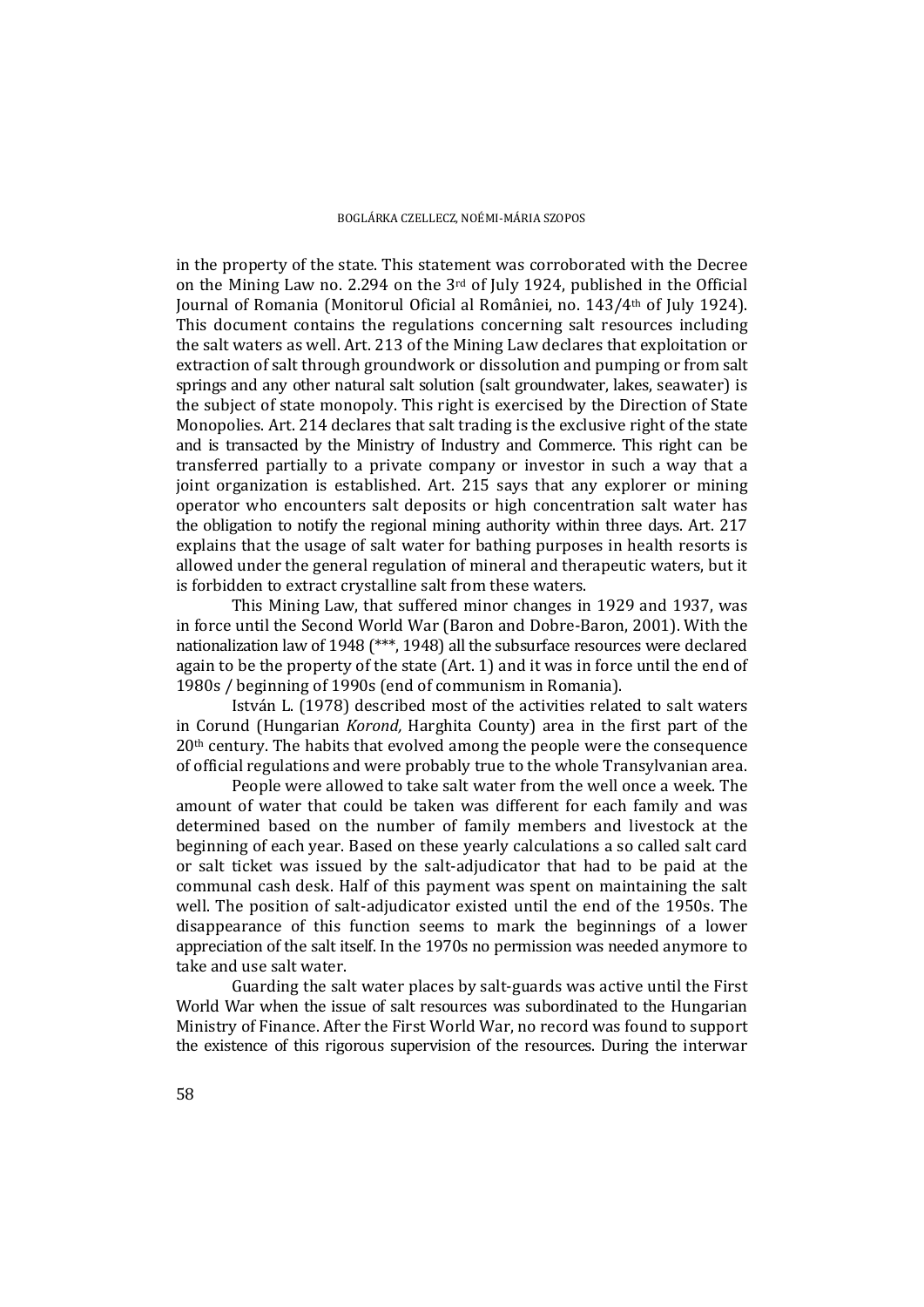#### THE PAST AND PRESENT OF THE TRANSYLVANIAN SALT WATERS

period the salt materials were a subject of Romanian State Monopoly, with penalties if breaking the rules  $(***$ , 1924), but probably without guarding these places. During the Second World War, when a part of Transylvania was attached to Hungary, the old Hungarian restrictions came back, but because of wartime conditions, controlling and supervision of the sites was not taken so seriously (\*\*\*, 1941).

We suppose that a change was brought to the issue of salt with the nationalization law in 1948 in Romania, since this legislation has eliminated its privileged status and treated it in a similar manner to the other resources.

# **3. A REVIEW OF THE LITERATUREON TRANSYLVANIAN SALT WATER RESOURCES**

Of all the scientific works dealing with the subject of salt water resources, four could be mentioned as being the most comprehensive and the most detailed. This literature covers the period from the end of the  $18<sup>th</sup>$  century until the end of the  $19<sup>th</sup>$  century and provides valuable information about the salt water resources from the era when salt was most appreciated. The focus in Fichtel's work  $(1780)$  is put mostly on rock salt, but he also publishes a list and a map with the places where salt waters appear on surface. At the beginning of the  $19<sup>th</sup>$  century many authors use the data from Fichtel, so the first, very detailed list about the salt water places with the number of wells and springs discussed separately is published by Czekelius  $(1854)$ . The following list with updates concerning the number of sources is related to Bernáth J. (1880) who published the results of a former survey  $(1873)$  that was made under official control. Compared to the previous articles, the value of Fischer's work  $(1887)$  is that he made chemical analyzes on the water samples that were sent to him, beside the presentation of the springs and wells for each settlement.

A new evaluation about the Transylvanian salt waters was initiated again by the state (Ministry of Finance) with the purpose of identifying potassium salts dissolved in water  $-$  the state was interested in potassium salts (deposits) since the discovery of their positive effects in agriculture as fertilizers. This survey was mostly made by Kalecsinszky S., but starting from 1907 Budai E. was responsible for gathering the salt water samples on the western side of the Transylvanian Basin (Kalecsinszky, 1902; 1903; 1905; 1909). Kalecsinszky (1909). reported that in order to gather the water samples for detailed analyses in the laboratory, they dig out many wells and springs that were filled in before. Based on our current knowledge the results of this survey regarding the NaCl salt waters were not published.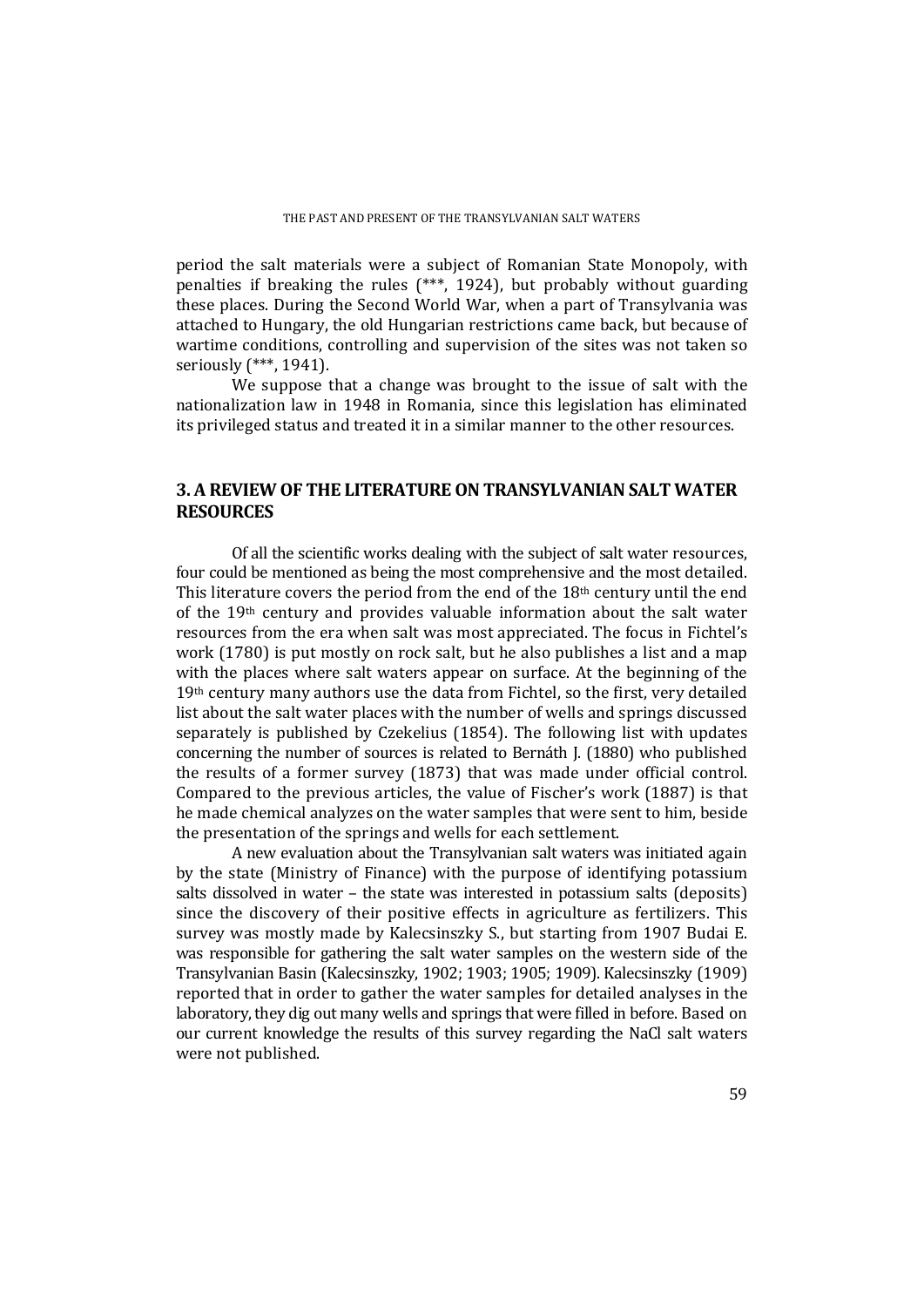A new, survey-like investigation of the brackish waters and brines in Transylvania was not made since the beginning of the  $20<sup>th</sup>$  century. Sturza M. (1930) in his work concerns the issue of the Transylvanian brines, but he mentions just a few examples from this area. In recent works the trend in research ideas is to analyze in detail from hydro-geo-chemical point of view some water samples from selected sources (Baciu et al., 2001; Cuna et al., 2001; Berdea et al., 2005; Kis, 2013; Brașovan et al., 2015). This kind of approach has its strengths, but a general, detailed, survey-like, systematic analysis is still missing.

### **4. MATERIALS AND METHODS TO THE CASE STUDY**

In order to make a comparison between the number of salt sources described in the past and the present situation, we carried out a survey in 2016 by visiting the old salt water locations and looking for new sites in the area South of Clui-Napoca. The locations for observation were selected based on the geology of the plot and lack of vegetation.

Shallow and deeper groundwater samples were analyzed by measuring the electric conductivity values and sporadically the sulphate concentration. The measurements were carried out using a Thermo Orion Star portable multiparameter meter and a Hanna Sulphate portable photometer. When processing data for map display, the inverse distance power interpolation method was used with high value for power.

## **5. CASE STUDY: SPRINGS AND WELLS IN THE AREA SOUTH OF CLUJ‐NAPOCA CITY**

In 1780 Fichtel mentioned about 120 places in Transylvania where salt waters can be found with more than 300 sources. Czekelius (1854) talked about 192 salt wells and 593 salt springs, while Mosel (1865b) mentioned 216 salt wells and 622 salt springs. Published by Bernáth J. in 1880, the list of salt water resources made in 1873 refered to a number of 235 wells and  $415$ springs. Fischer (1887) registered 269 locations in Transylvania where salt waters were to be found at the surface. There are differences between the lists of these authors regarding not just the number, but also the locations of the sources that can be explained by the disappearance of some wells/springs or the emergence or discovery of new sources.

In the narrow area delimited by Cluj-Napoca and Turda, Fichtel (1780) mentioned eight places where salt waters were to be found and the other authors mentioned seventeen. It is possible that mistakes were made when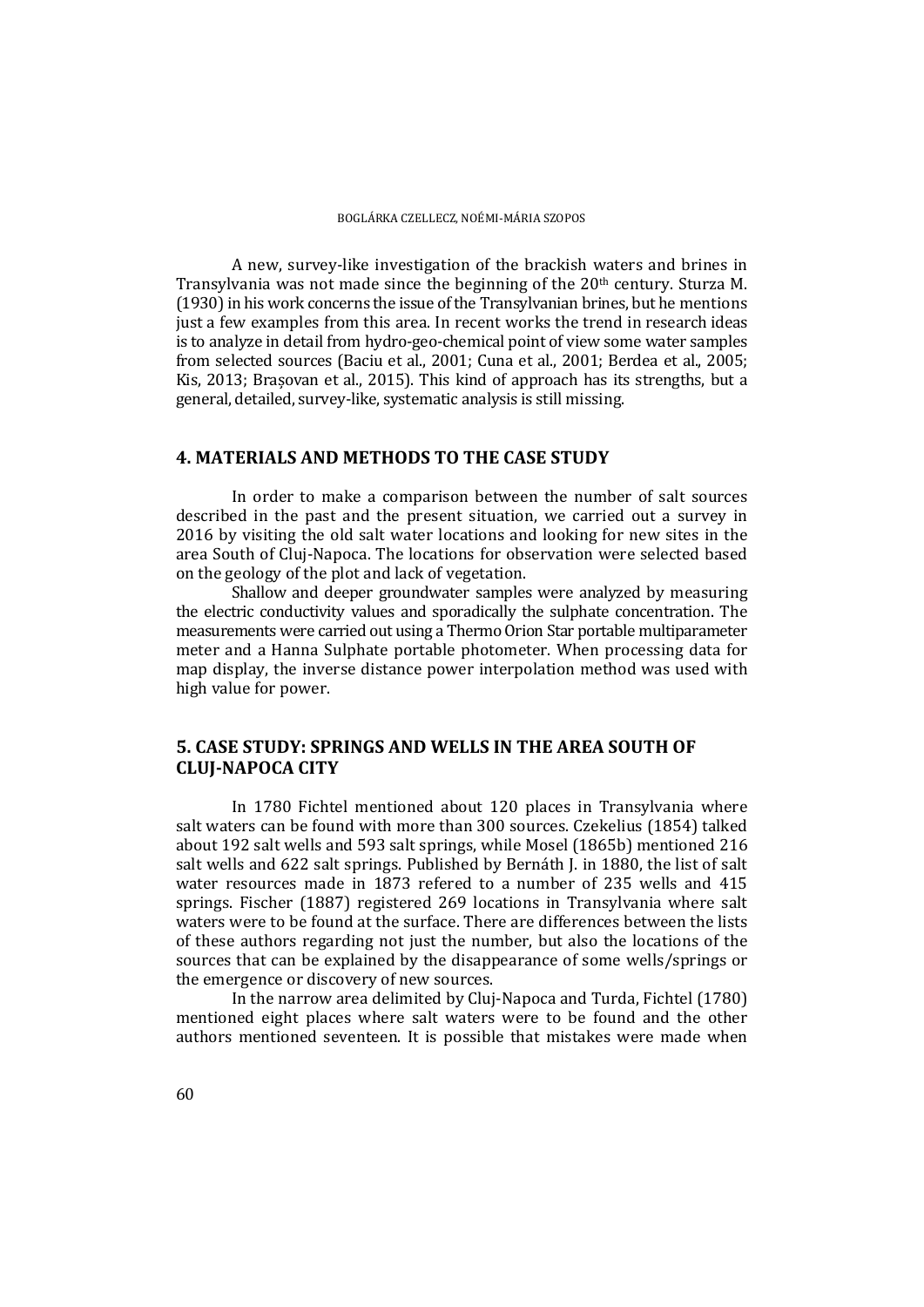identifying these locations. For example only Czekelius (1854) mentioned a salt water spring at Copăceni. This village is missing from all the other works, even if Fischer (1887) marks also those sources that have disappeared in most of the cases. Another ambiguous case is represented by the well in Pata area that could be probably the same with the well in Gheorgheni area, even if Fischer (1887) tried to eliminate these kinds of mistakes as well.

|                    | Czekelius, 1854  |                          | Bernath, 1880            |                  | Fischer, 1887 |                  | <b>Present day</b> |                  |
|--------------------|------------------|--------------------------|--------------------------|------------------|---------------|------------------|--------------------|------------------|
| <b>Settlements</b> | well             | spring                   | well                     | spring           | well          | spring           | well               | spring           |
| Cluj-Napoca        | $\boldsymbol{0}$ | 3                        | $\theta$                 | 3                | $\theta$      | 4                | $\theta$           | 2 (Sopor)        |
| Someșeni           | $\mathbf{1}$     | 23                       | $\mathbf{1}$             | $\theta$         | $\mathbf{1}$  | $\theta$         | $\theta$           | $1$ (+more)      |
| Dezmir             | $\mathbf{1}$     | 4                        | $\mathbf{1}$             | 4                | $\mathbf{1}$  | 3                | $\boldsymbol{0}$   | 1<br>(Pata-Rât)  |
| Apahida            | $\mathbf{1}$     | 6                        | $\mathbf{1}$             | $\mathbf{1}$     | $\mathbf{1}$  | $\theta$         | $\theta$           | $\Omega$         |
| Cara               | $\mathbf{1}$     | 5                        | $\mathbf{1}$             | 6                | $\mathbf{1}$  | $\theta$         | $\theta$           | $\theta$         |
| Cojocna            | $\theta$         | 20                       | $\mathbf{1}$             | 10               | 1             | 5                | 1                  | $\overline{4}$   |
| Pata               | $\boldsymbol{0}$ | $\theta$                 | $\mathbf{1}$             | $\overline{4}$   | $\mathbf{1}$  | $\boldsymbol{0}$ | $\theta$           | $\overline{2}$   |
| Gheorgheni         | 1                | $\theta$                 | $\mathbf{1}$             | $\theta$         | $\mathbf{1}$  | $\theta$         | not<br>visited     | not visited      |
| Feleacu            | $\boldsymbol{0}$ | $\mathbf{1}$             | $\theta$                 | $\boldsymbol{0}$ | $\mathbf{1}$  | $\boldsymbol{0}$ | $\boldsymbol{0}$   | $\boldsymbol{0}$ |
| Aiton              | $\mathbf{1}$     | $\mathbf{1}$             | $\mathbf{1}$             | $\theta$         | 1             | $\boldsymbol{0}$ | not<br>visited     | not visited      |
| Rediu              | $\mathbf{1}$     | $\theta$                 | $\mathbf{1}$             | $\theta$         | $\mathbf{1}$  | $\theta$         | $\theta$           | $\Omega$         |
| Ceanu Mic          | $\mathbf{1}$     | $\mathbf{0}$             | $\mathbf{1}$             | $\mathbf{0}$     | $\mathbf{1}$  | $\mathbf{0}$     | $\mathbf{0}$       | $\overline{2}$   |
| Micesti            | $\mathbf{1}$     | 2                        | 1                        | 5                | 1             | $\theta$         | $\mathbf{1}$       | $\theta$         |
| Deleni             | $\mathbf{1}$     | $\theta$                 | $\mathbf{1}$             | $\theta$         | 1             | $\theta$         | $\mathbf{1}$       | $\boldsymbol{0}$ |
| Petreștii de Jos   | $\blacksquare$   | $\overline{\phantom{0}}$ | $\mathbf{1}$             | $\boldsymbol{0}$ | $\mathbf{1}$  | $\boldsymbol{0}$ | $\Omega$           | $\mathbf{1}$     |
| Copăceni           | $\theta$         | $\mathbf{1}$             | $\overline{\phantom{a}}$ |                  |               |                  | not<br>visited     | not visited      |
| Turda              | 0                | 0                        | $\mathbf{1}$             | 1                | 1             | 3                | not<br>visited     | not visited      |

**Table 1.** Evolution of the number of salt water resources

A settlement generally had one salt-water well during the  $19<sup>th</sup>$  century (table 1). The long term survival of the wells supports the habit of visiting (under restrictions) and maintaining these places. Unlike the wells, the number of springs shows a general decrease until the end of the  $19<sup>th</sup>$  century (table 1). The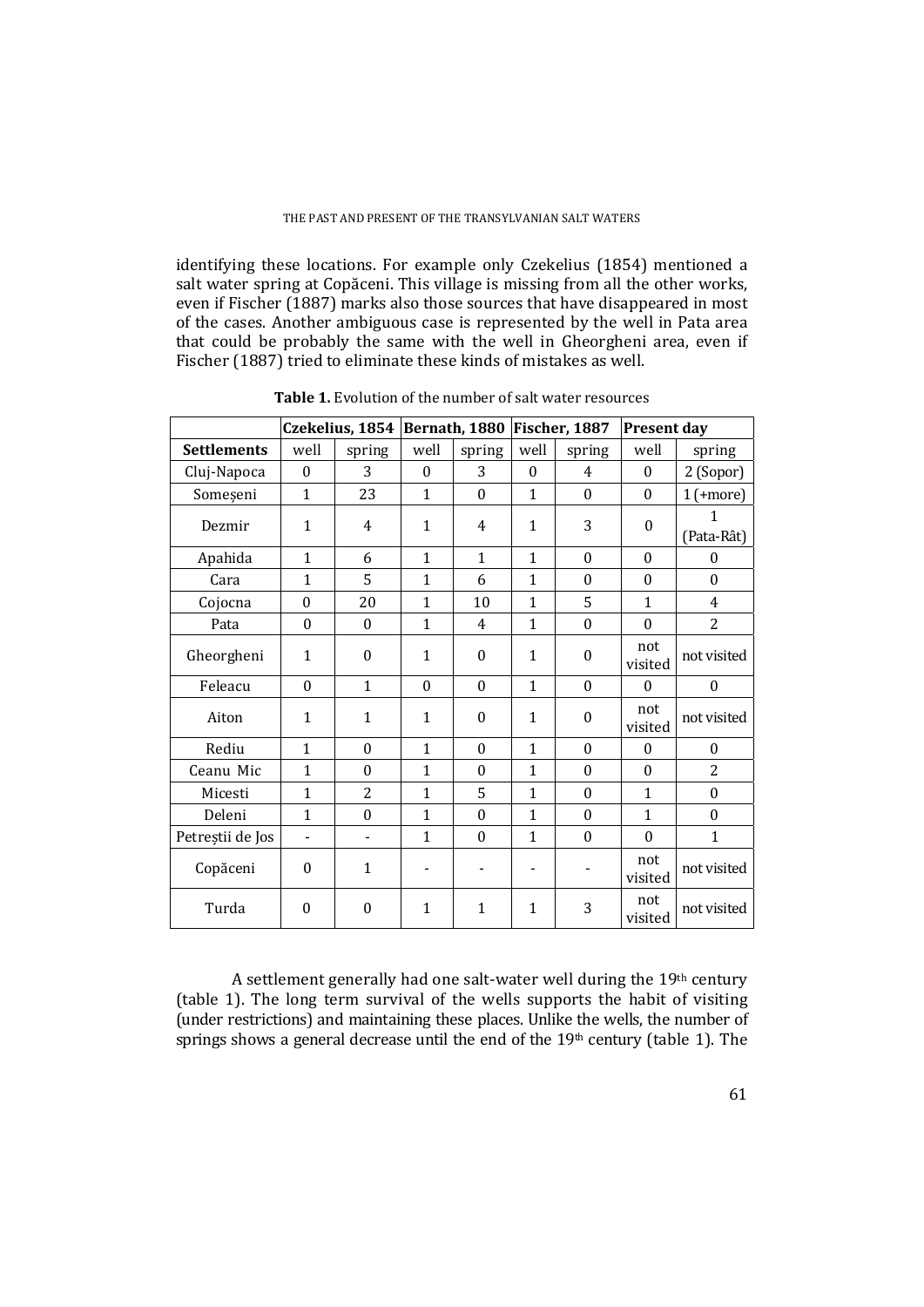literature of this topic says that people were allowed to use one well/village under supervision. Filling in the additional salt water sources was practiced mostly during the Austrian absolutist government (first part of the  $19<sup>th</sup>$  century), but the law that allowed this act was in force until the first part of the  $20<sup>th</sup>$  century. The wells were very well known, arranged places, and usually fed by shallow groundwater. Springs are generally more sensitive to the environmental changes and have lower discharge. The sporadic distribution of springs probably caused some difficulties when finding these items. All these could be the reason why the number of springs decreased; destroying them must have gone more slowly. The sources in Cojocna area were included in the table in order to illustrate the disappearance of springs over time.

We do not know how the number of these sources changed gradually during the  $20<sup>th</sup>$  century. The present day situation shows a small number of salt water sources (table 1). Out of thirteen visited places that each had one well in 1887, only three have salt water as well in present day: Cojocna, Micesti and Deleni. Active springs can be found in Cluj-Napoca (Sopor area), Someșeni (now part of Clui-Napoca), Pata and Cojocna. The former springs in Dezmir are active as well and currently are part of the administrative area of Cluj-Napoca – the spring(s) that feed the salt pond at Pata-Rât. The sources that can be found in Ceanu Mic and Petrestii de Jos are just leakages and are located on the site where the former active sources were. None of the springs are protected or maintained. We believe that the drastic change in the number of salt water resources during the  $20<sup>th</sup>$  century (probably the second part of the century) can be attributed to the disinterest, negligence and indifference of the people since the salt products are easily accessible on the market.

Settlements where salt water wells and springs were and are still present are marked on a geological background map  $(fig. 1)$  since the origin of the salinity is related to the Badenian salt deposits. There are fewer cases (Dezmir, Pata, Deleni) when these sites are in direct connection with the Badenian sedimentary, salt-bearing strata. In most of the cases the surface layer where the brines appear are Sarmatian sedimentary deposits or Holocene alluvialdelluvial deposits. The salt sites at Pata and Someseni are directly linked to anticlines  $(fig. 1)$ , but the presence of brines at the other locations may suggest that either the covering strata (Sarmatian or Holocene deposits) could be thin or the movement of water is ascending from deeper layers.

If the pathway of ascending water is interrupted close to the surface, the "water-course" can continue to circulate through other shallow subsurface routes to emerge as a spring at other location. From this point of view, using the old descriptions, we investigated the closer surroundings of the former springs and those areas where the Badenian, salt-bearing strata are at the surface. Figure 2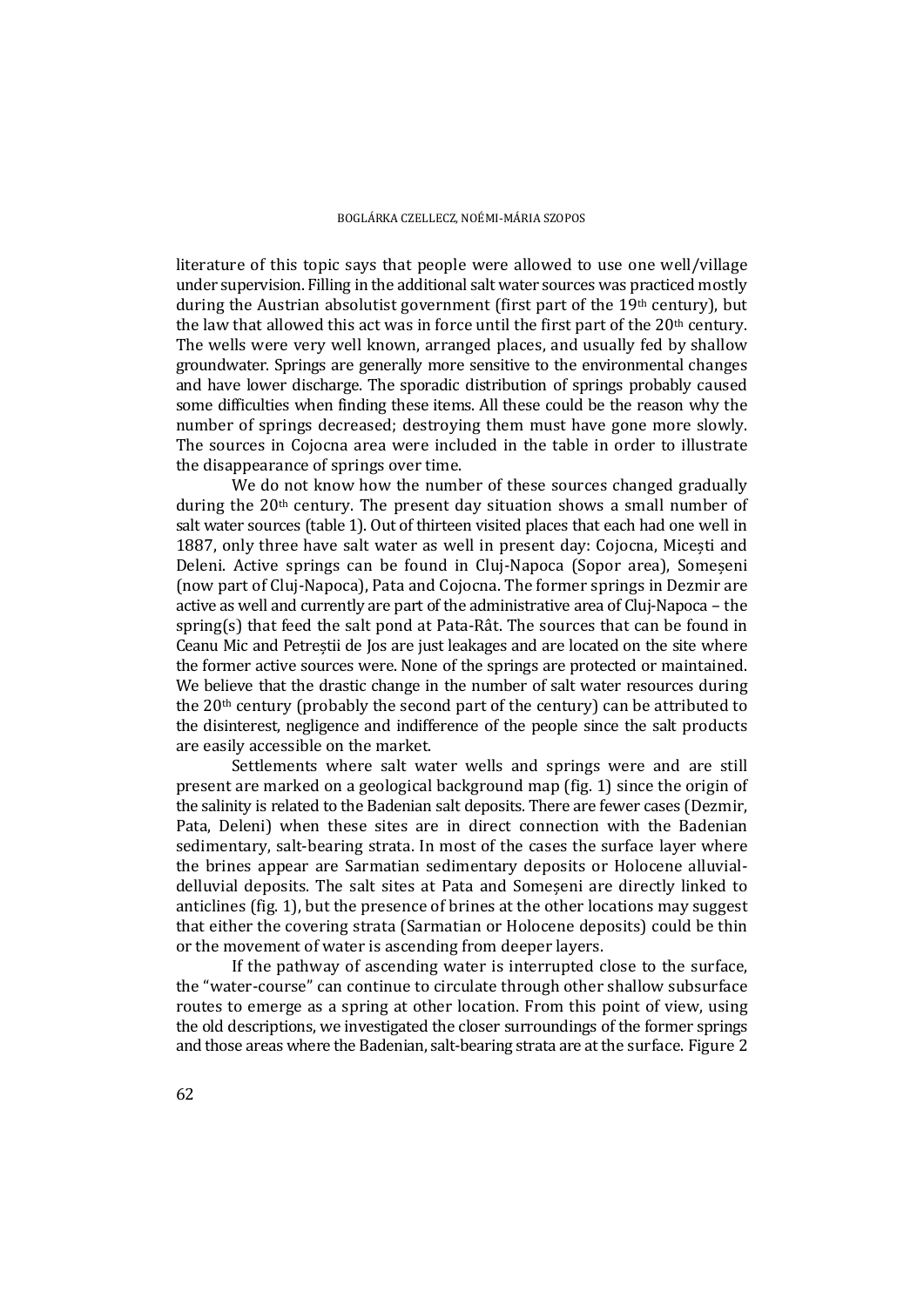presents the electric conductivity of shallow groundwater and the known brines from 35 sample points on the area located South of Cluj-Napoca City, a transitory zone between the Miocene sediments and the Paleocene-Eocene sediments of the Transylvanian (western) Basin.



Fig. 1. Settlements with salt water resources represented on a geological background map (*source for geology: Răileanu and Saulea, 1967; Giușcă and Bleahu, 1967*)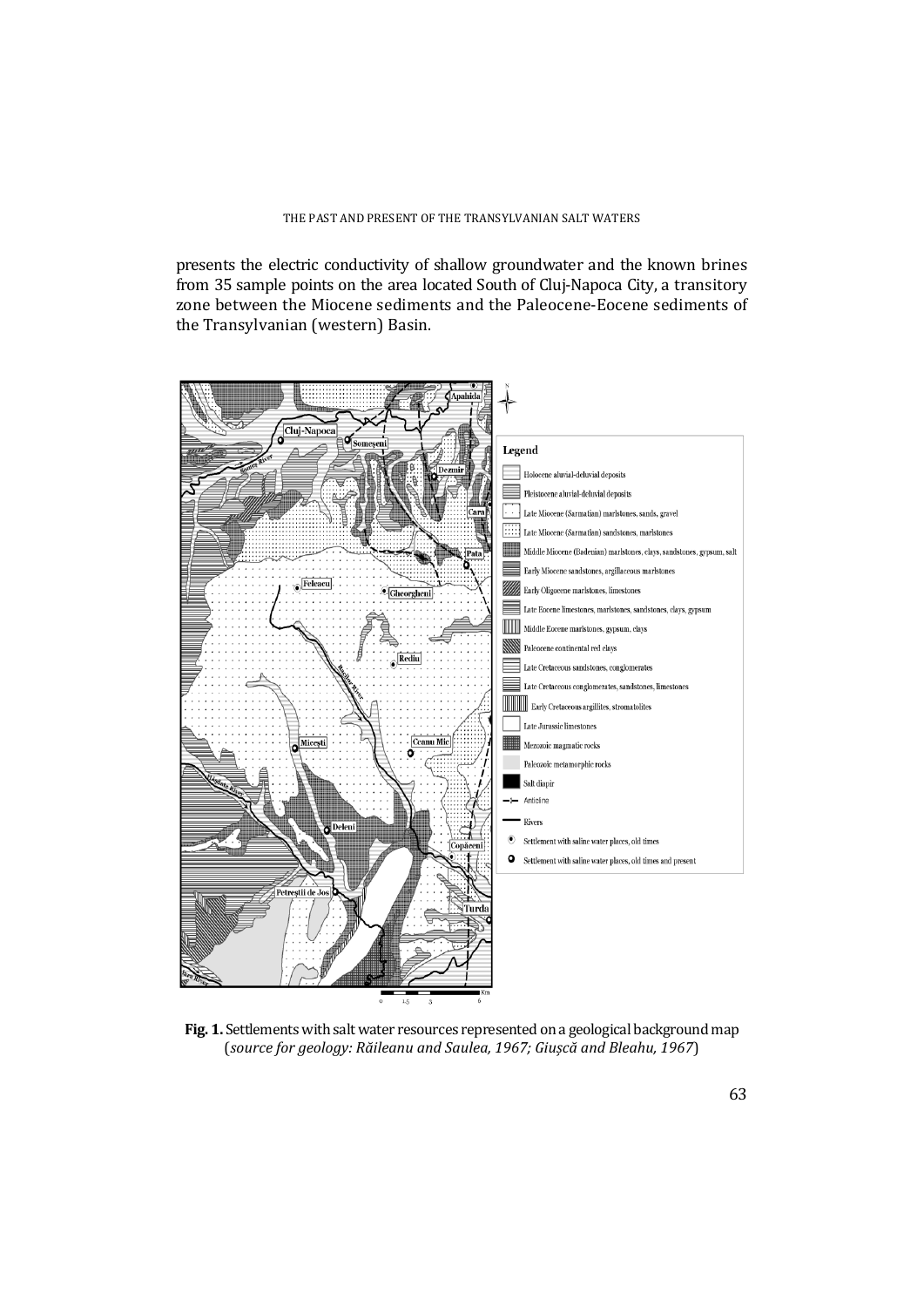#### BOGLÁRKA CZELLECZ, NOÉMI‐MÁRIA SZOPOS



Fig. 2. Electrical conductivity values of samples from the area South of Cluj-Napoca

The brines located at Someseni, Sopor, Pata-Rât, Pata and to the west of Ceanu Mic (positioned along a continuous line that heads to Turda) could be associated with the most western anticlines that bring the salt close to the surface. These could be pointy, narrow salt intrusions, since the mineralization of groundwater in the vicinity of the brines is already low in many cases in comparison to the high concentration of the brines.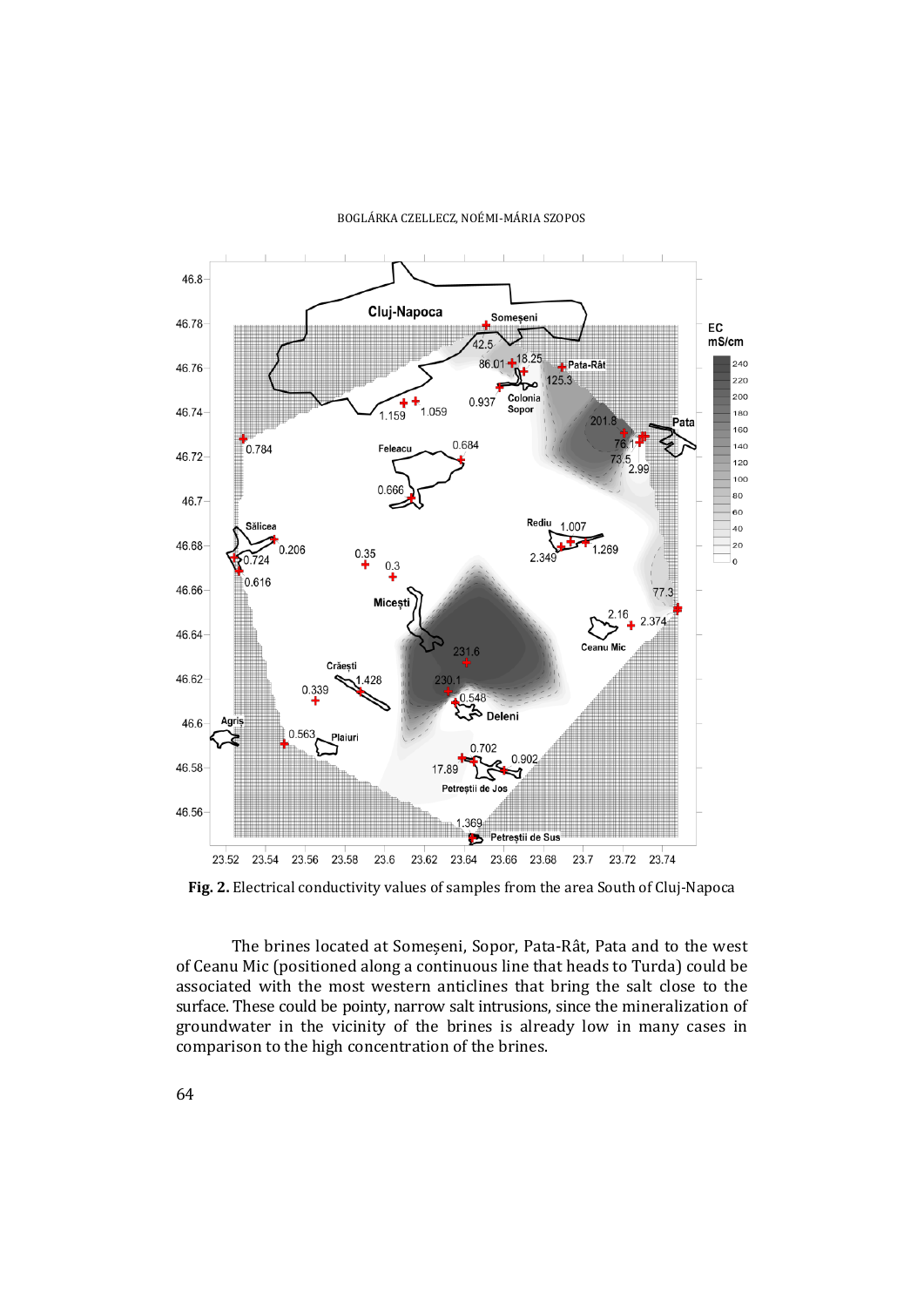The Micesti-Deleni area seems to be the most western salt site between Cluj-Napoca and Turda. These wells have the highest mineralized water ( $\approx 230$ ) ms/cm) with high sulphate concentration  $(4.6 \text{ g/l} \cdot \text{m})$  for the sample from Micesti). These data suggest that this separate salt site may be fed by deeper, ascending water. No other salt sites were identified across the rest of the area.

## **6. (INSTEAD OF) CONCLUSIONS**

Salt waters are surface or subsurface natural resources. The appreciation of these sources has changed during the centuries from highly valuable but freely used status to the degree of highly appreciated with usage restrictions. Nowadays it seems to have a generally lower degree of recognition. At a closer look, it can be noticed that the salt is still important to the country's economy, since it is used on large scales by the industry while salt waters are utilized in balneotherapy, but there is no such a high degree of enthusiasm for it, as it was during the  $18<sup>th</sup>$  and  $19<sup>th</sup>$  centuries. This transformation could be explained by multiple changes that happened in other fields, like the development of the mining technology, the abundant supply of the market with these products or the consumers' behaviour. We believe that answering this question belongs to other scientific fields.

Among traditionally organized communities, these waters are still in use and some settlements still have their own salt water well. Springs are not used or protected. The usage of water is free of charge; the restrictions, if any, serve the protection of the sources (for example at Corund and Lueta in the eastern part of the Transylvanian Basin). The brine wells at Cojocna, Deleni and Micesti are under usage and can be visited any time, but they are treated with less care.

The number of the salt sources is not as high as it was in past centuries. It would be recommended to pay more attention to these sites not just in order to protect them as a resource but also to have a better understanding of their hydrogeological characteristics.

## **ACKNOLEDGEMENTS**

The authors would like to thank István Gábos, Ibolya Gábor and George Schiopu for their help during the field observations and measurements.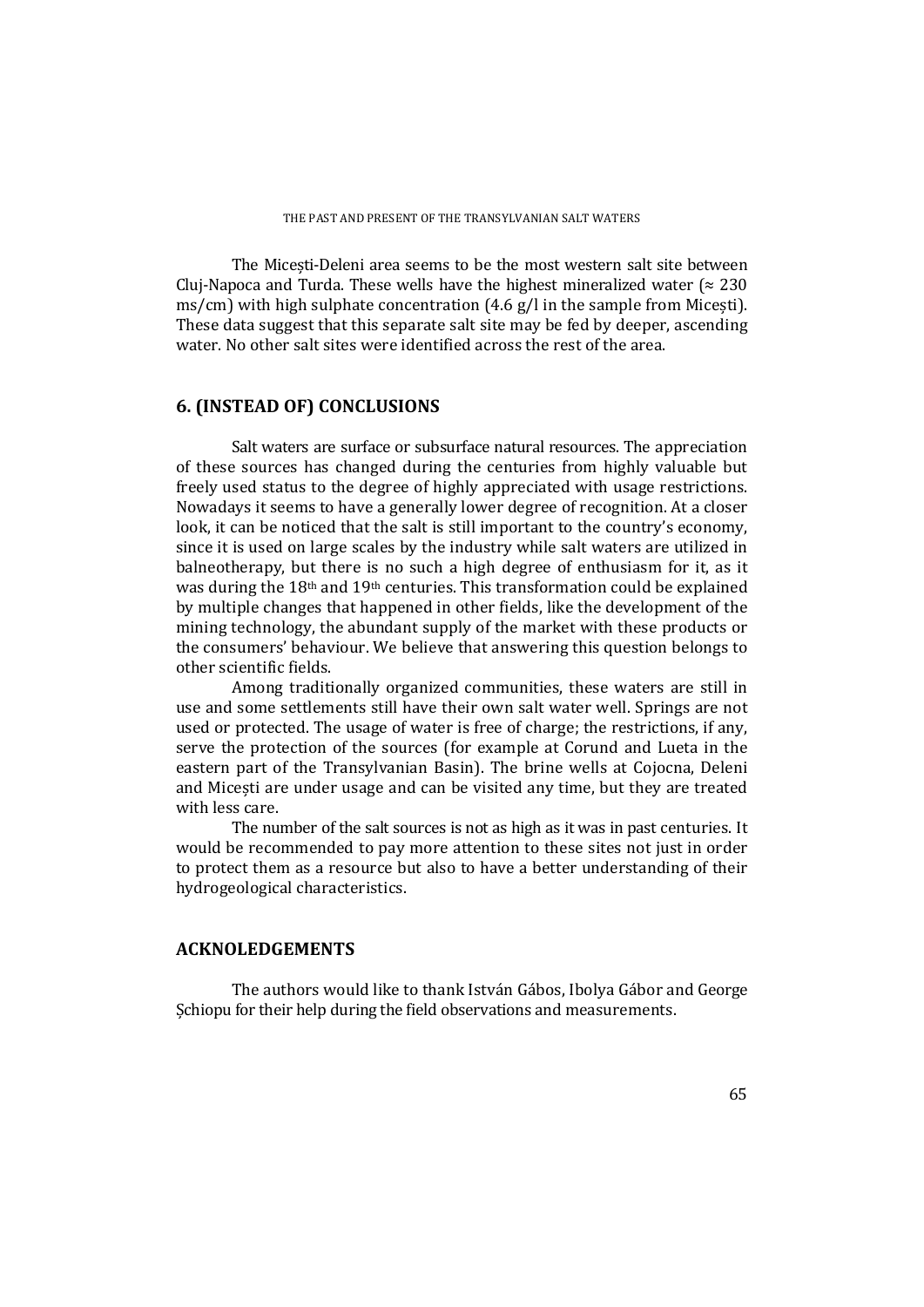### **REFERENCES**

- 1. Alliquander, Ö., Bán, I., Tassonyi, E. (1931), *Magyar Bányajog*, Athenaeum Irodalmi és Nyomdai RT., Budapest.
- 2. Baciu, C., Cosma, C., Berdea, P. (2001), *An approach to the dynamics of mineral waters from Someseni Spa (Romania)*, XXXI. Congress of the IAH International Association of Hydrogeologists "New Approaches to Characterising Groundwater Flow", Munich, Germany.
- 3. Balkay, B., Szeőke, I. (1901), *Magyar bánya‐jog. A teljes joganyag hivatalos adatok alapján*, Apolló Irodalmi és Nyomdai Részvénytársaság, Budapest.
- 4. Baron, M., Dobre‐Baron, O. (2001), *Caracteristici ale mineritului românesc din perioada interbelică*, Annales Universitatis Apulensis, Series Historica, Nr. 4‐ 5/2000-2001, Universitatea "1 Decembrie 1918" din Alba Iulia.
- 5. Benigni von Mildenberg, J. H. (1837)*, Handbuch der Statistik und Geographie des Großfürstenthums Siebenbürgen*, III. heft, Geographie, Hermannstadt.
- 6. Berdea, P., Cuna, S. M., Balas, G., Hauer, E. (2005), *Origin of mineral waters from Someseni, Transylvanian Basin, Romania*, Geologycal Quarterly, 49 (2).
- 7. Bernáth, J. (1880), *Erdély konyhasó-vizei*, Földtani közlöny, Vol. 10., Number 6-7, pp. 200-217, Budapest.
- 8. Beudant, F. S. (1822), *Voyage minéralogique et géologique*, *en Hongrie,* Paris.
- 9. Bielz, E. A. (1857), *Handbuch der Landeskunde Siebenbürgens*, Hermannstadt.
- 10.Brasovan, A., Câmpean, R. F., Olah, N. K., Morgovan, C., Popescu, C., Atyim, P. (2015), *Physico‐chemical characterization of spring and salt lakes from Someșeni and Tureni (Cluj County)*, Studia UBB Chemia, LX, 1.
- 11.Brown, E. (1670), *Some Directions and Inquiries with their answers concerning the mines, minerals, baths of Hungary, Transylvania, Austria and other countries neighbouring them*, Philosophical Transactions, Vol 5., Number 58, pp. 1189-1198.
- 12.Cuna, S., Berdea, P., Baciu, C. (2001), *Isotopic investigations on the mineral waters from Someseni – Cluj, Romania*, Studia UBB Physica, Special Issue.
- 13.Czekelius, D. (1854), *Die Verbreitung der Salzquellen und des Steinsalzes in Siebenbürgen*, Verhandlungen und Mittheilungen des siebenbürgischen Vereins für Naturwissenschaften zu Hermannstadt, Jahrgang V., No. 3.
- 14.Ember, Gy. (1946*), Az újkori magyar közigazgatás története Mohácstól a török kiűzéséig*, A Magyar Országos Levéltár Kiadványai, III. Hatóság‐ és Hivataltörténet, Irodalmi, Művészeti és Tudományos Intézet, Budapest.
- 15.Fallenbüchl, Z. (1979), *A sóügy hivatalnoksága Magyarországon a XVIII. században*, Levéltári Közlemények, Vol. 50., Number 2., Akadémiai Kiadó, Budapest.
- 16.Fichtel, J. E. (1780), *Geschichte des Steinsalzes und der Steinsalzgruben im Grossfürstenthum Siebenbürgen*, Beytrag zur Mineralgeschichte von Siebenbürgen, Zweiter Theil, Nürnberg.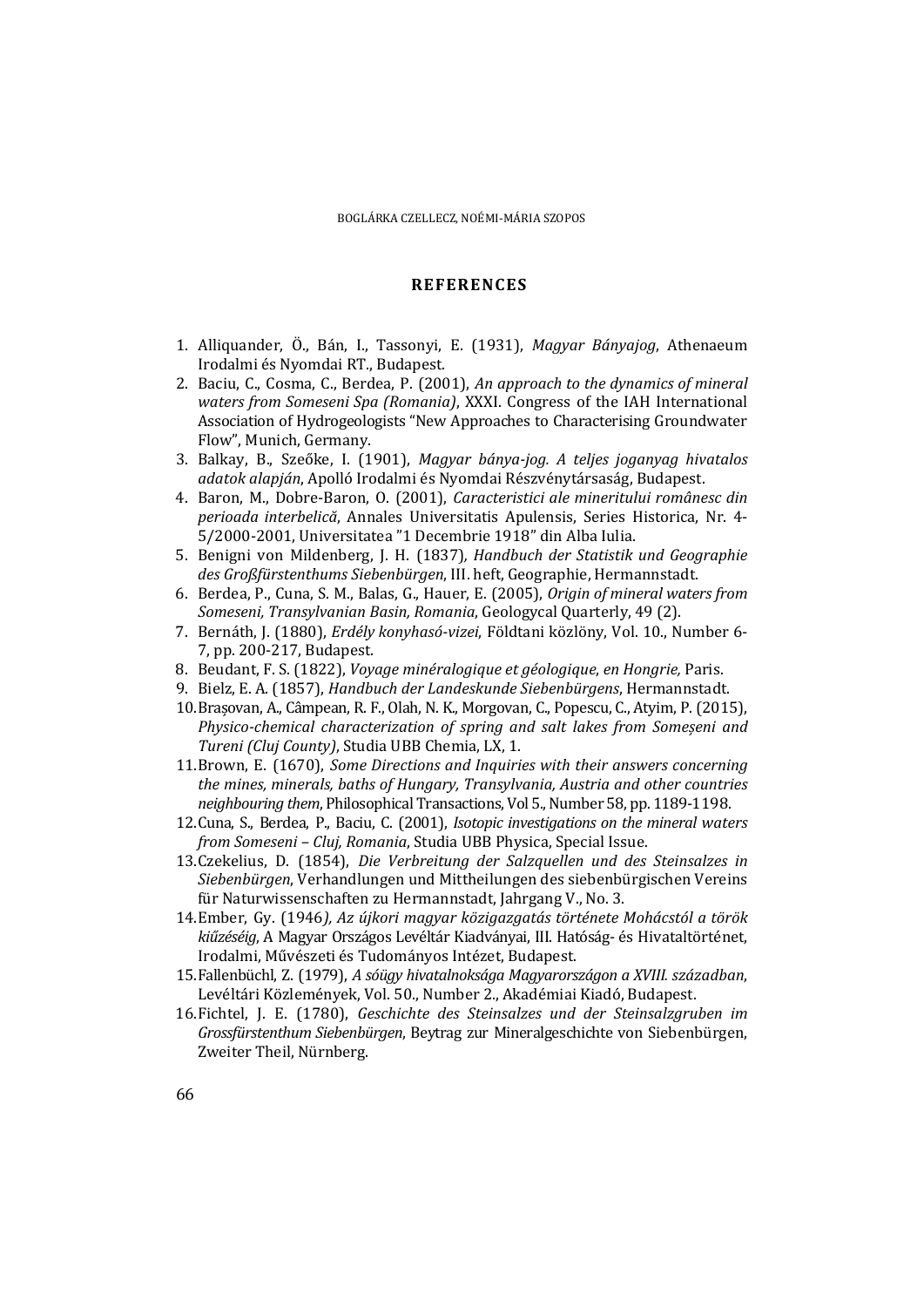- 17.Fisher, S. (1887), *Magyarország konyhasós vizei*, Földtani közlöny, Vol. 17., Number 9-11, pp. 377-448, Budapest.
- 18.Giușcă, D., Bleahu, M. (1967), *Harta geologică a Republicii Socialiste România, Nr. 18, Turda*, 1:200.000, Institutul Geologic, București.
- 19.Greguss, Á. ed. (1868), *CCXLIII. Országos Ülés, 1868. junius 19*., Országgyűlés Képviselőházának Naplója, VIII. Kötet, Országgyűlés Nyomtatványai, Athenaeum Nyomda, Pest.
- 20.Henshaw, T., Hill, A. (1666), *Inquiries for Hungary and Transylvania*, Philosophical Transactions, Vol. 2., Number 25, pp. 467-472.
- 21.Hunfalvy, J. (1864), *A magyar birodalom természeti viszonyainak leírása*, II Kötet, IV és V füzet, Emich Gusztáv magyar akad. Nyomdásznál, Pest.
- 22.István, L. (1978), *A korondi sósvíz és használata*, Népismereti dolgozatok, Kriterion Könyvkiadó, Bukarest.
- 23.Iványi, B. (1911), *Két középkori sóbánya statutum*, Századok, Vol. XLV., Budapest.
- 24.Izsó, I. (2006), *Szemelvények a középkori montanisztika magyarországi történetének írott forrásaiból (1000‐1526)*, Érc‐ és Ásványbányászati Múzeum Alapítvány, Rudabánya.
- 25.Kalecsinszky, S. (1902), *Közlemények a Magyar Királyi Földtani Intézet chemiai laboratóriumából: Az Erdélyrészi sóterületek tanulmányozása*, A Magyar Királyi Földtani Intézet Évi Jelentése 1900-ról, Franklin-Társulat Könyvnyomdája, Budapest.
- 26.Kalecsinszky, S. (1903), *Közlemények a Magyar Királyi Földtani Intézet chemiai laboratóriumából: Az Erdélyrészi sóterületek tanulmányozása*, A Magyar Királyi Földtani Intézet Évi Jelentése 1901-ről, Franklin-Társulat Könyvnyomdája, Budapest.
- 27.Kalecsinszky, S. (1905), *Közlemények a Magyar Királyi Földtani Intézet chemiai laboratóriumából,* A Magyar Királyi Földtani Intézet Évi Jelentése 1904‐ről, Franklin-Társulat Könyvnyomdája, Budapest.
- 28.Kalecsinszky, S. (1909), *Közlemények a Magyar Királyi Földtani Intézet chemiai laboratóriumából,* A Magyar Királyi Földtani Intézet Évi Jelentése 1907‐ről, Franklin-Társulat Könyvnyomdája, Budapest.
- 29.Kis, B. M. (2013), *Hydrogeochemistry of mineral watersfrom the Eastern Carpathians – Transylvanian Basin boundary*, PhD thesis, Babeș‐Bolyai University, Faculty of Environmental Science and Engineering, Cluj-Napoca.
- 30.Láng, M. (1910), *Az uj állami monopoliumok*, Közgazdasági Szemle, Vol. XXXIV, Nr. 44, Pesti Könyvnyomda-Részvény-Társaság, Budapest.
- 31.Márkus, D. ed. (1896a), *XI. Törvény‐czikkely. Sóárról és sóskutakról. 1848. évi erdélyi országgyűlési törvényczikkek.* Magyar Törvénytár 1836‐1868. évi Törvényczikkek, Corpus Juris Hungarici. Magyar Törvénytár 1000-1895. Milleniumi Emlékkiadás, Franklin Társulat, Magyar Irod. Intézet és Könyvnyomda, Budapest.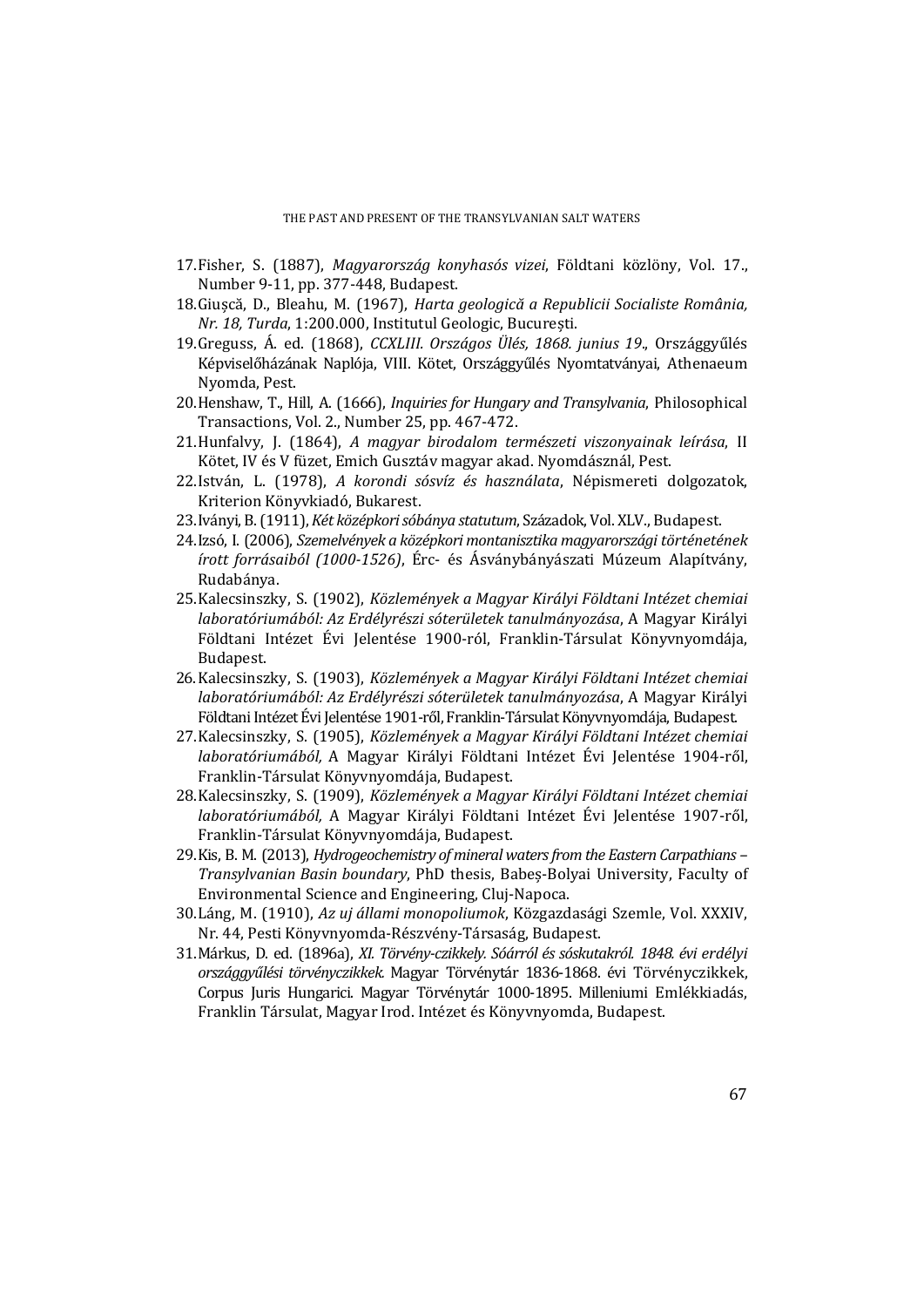- 32.Márkus, D. ed. (1896b), *XLIII Törvény‐czikk Magyarország és Erdély egyesitésének részletesszabályozásáról, 1868 évitörvényczikkek*, Magyar Törvénytár 1836‐1868. évi Törvényczikkek, Corpus Juris Hungarici. Magyar Törvénytár 1000-1895. Milleniumi Emlékkiadás, Franklin Társulat, Magyar Irod. Intézet és Könyvnyomda, Budapest.
- 33.Márkus, D. ed. (1896c), *L. Törvény‐czikk a sójövedékről szóló 1868. évi XI. t. cz. és a sójövedéki szabályok némely intézkedéseinek módosításáról. 1875. Évi törvényczikkek.* Magyar Törvénytár 1875-1876. évi Törvényczikkek, Corpus Juris Hungarici. Magyar Törvénytár, 1000-1895 Milleniumi Emlékkiadás, Franklin Társulat, Magyar Irod. Intézet és Könyvnyomda, Budapest.
- 34.Márkus, D. ed. (1898), *I. Törvény‐czikk a mérsékelt árú marhasóról. 1897. Évi törvényczikkek.* Magyar Törvénytár 1897. évi Törvényczikkek, Corpus Juris Hungarici. Magyar Törvénytár. Milleniumi Emlékkiadás, Franklin Társulat, Magyar Irod. Intézet és Könyvnyomda, Budapest.
- 35.Molnár, A. (1998), *Deák Ferenc igazságügyi miniszteri irataiból – 29. Pest, 1848. június 10. Deák Ferenc igazságügyi miniszter átirata Kossuth Lajos pénzügyminiszterhez*, ed. Molnár A.: A Batthyány-kormány igazságügyi minisztere, Zala Megyei Levéltár, Zalaegerszeg.
- 36.Mosel, A (1865a), *A só mindenüttségéről és közgazdászati jelentőségéről: Erdély só bőségéről és sóászatáról*, ed. Szabó J.: A Magyar Orvosok és Természetvizsgálók 1864 Augustus 24-től September 2-ig Maros-Vásárhelytt tartott X. Nagygyűlésének történeti vázlata és munkálatai, Ásvány-, Föld- és Vegytani Értekezések, Emich Gusztáv Magyar Akadémiai Nyomda, Pest.
- 37.Mosel, A (1865b), *Földismei és államrajzi adatok az erdélyi cs. kir. sóbányászatról. 5 átnézetben.*, ed. Szabó József: A Magyar Orvosok és Természetvizsgálók 1864 Augustus 24‐től September 2‐ig Maros‐Vásárhelytt tartott X. Nagygyűlésének történeti vázlata és munkálatai, Ásvány-, Föld- és Vegytani Értekezések, Emich Gusztáv Magyar Akadémiai Nyomda, Pest.
- 38.Paulinyi, O. (1924), *A soregálé kialakul*á*sa Magyarországon*, Századok, Vol. LVIII., Number 1-6., 627-647 p., Budapest.
- 39.Pfeifer, F. ed. (1868), 1868‐ik évi *XI. Törvény‐czikk a sójövedék iránt. 1868. Évi törvényczikkek.* Magyarországi Törvények és Rendeletek Tára, II. Folyam, 1868. Január-junius, Emich Gusztáv m. akad. Nyomdásznál, Pest.
- 40.Răileanu, Gr., Saulea, E. (1967), *Harta geologică a Republicii Socialiste România, Nr. 10, Cluj, 1:200.000, Institutul Geologic, București.*
- 41.Schmidt, A., Liszkay, G. (1871), *A kősó bányák Erdélyben*, Bányászati és Kohászati Lapok, Vol. 5, Nr. 24.
- 42.Sturza, M. (1930), *DieKochsalzwässerRomäniens –Balneologisch‐balneotherapeutische studie*, Wien.
- 43.Szathmáry, K. ed. (1886), *Az 1884‐87. éviOrszággyűlésKépviselőházának Naplója, VIII. kötet – 167. Országos Ülés, 1886. évi január hó 23‐án*, Országggyűlés Nyomtatványai, Pesti Könyvnyomda Részvény-Társaság, Budapest.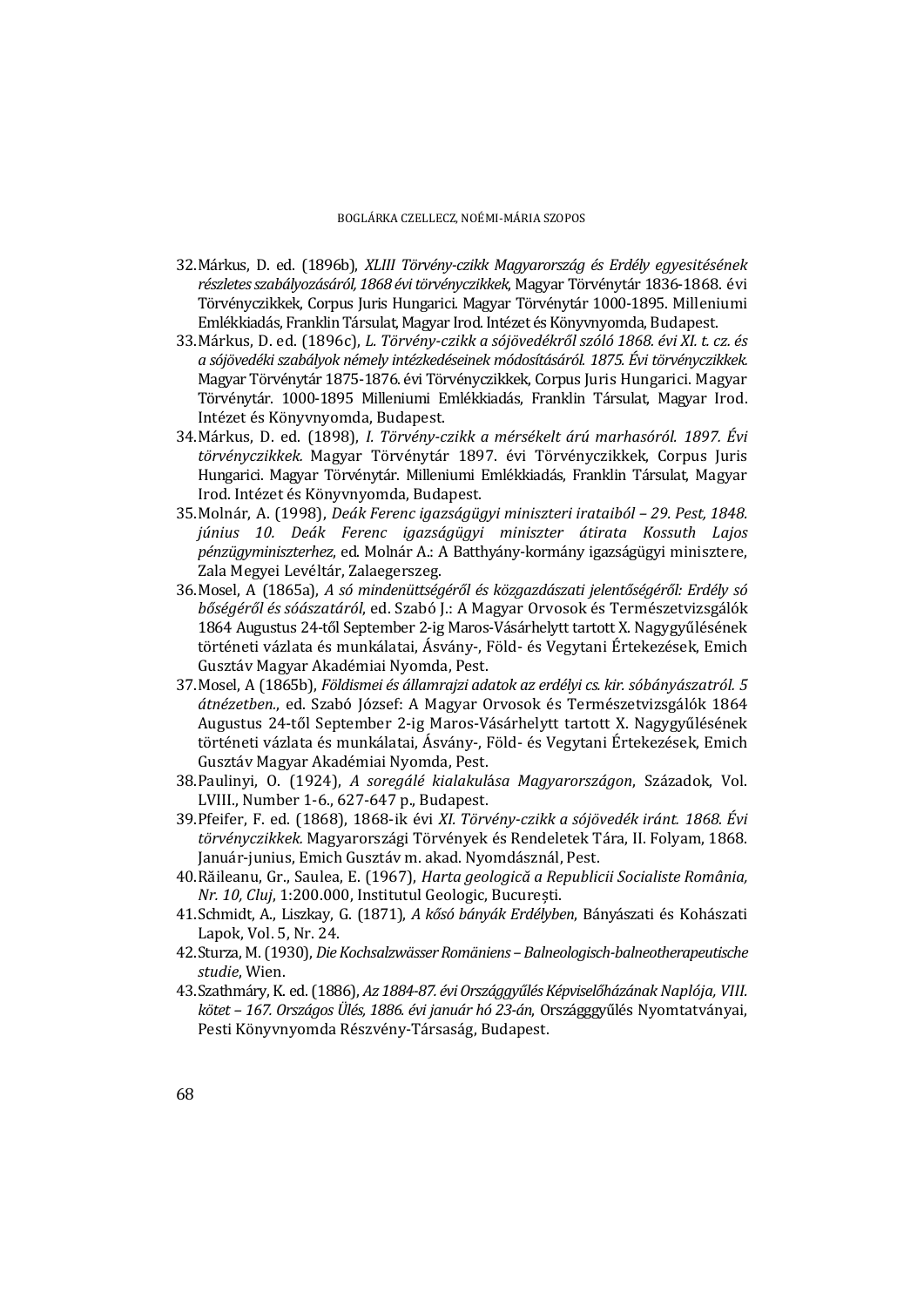#### THE PAST AND PRESENT OF THE TRANSYLVANIAN SALT WATERS

- 44.Szűcs, J. (1990), *A Szepesi Kamarai Levéltár 1567‐1813*, A Magyar Országos Levéltár Kiadványai, I Levéltári Leltárak, 7. Kincstári Levéltárak, Akadémiai Kiadó, Budapest.
- 45.Trócsányi, Zs. (1988), *Habsburg‐politika és Habsburg‐kormányzat Erdélyben 1690‐1740*, A Magyar Országos Levéltár Kiadványai, III. Hatóság‐ és Hivataltörténet 8., Akadémiai Kiadó, Budapest.
- 46.Wenzel, G. (1880), *Magyarország bányászatának kritikai története*, A Magyar Tudományos Akadémia Könyvkiadó Hivatala, Budapest.
- 47.Wolf, R. (1993), *Torda város tanácsi jegyzőkönyve 1603‐1678*, Erdélyi Történelmi Adatok VI.1., Erdélyi Múzeum Egyesület, Kolozsvár.
- 48.Zsámboki, L. (2005a), *Bányászat az Árpádok korában (896‐1301)*, Selmeci ezüst, körmöci arany – Válogatott tanulmányok a szerző születésének 70. évfordulója tiszteletére, Érc- és Ásványbányászati Múzeum, Rudabánya – Miskolc.
- 49.Zsámboki, L. (2005b), *Sóbányászat, sókereskedelem és sóadományok*, Selmeci ezüst, körmöci arany – Válogatott tanulmányok a szerző születésének 70. évfordulója tiszteletére, Érc- és Ásványbányászati Múzeum, Rudabánya – Miskolc.
- 50.Zsámboki, L. (2005c), *Kősótermelés és kereskedelem a 18. században*, Selmeci ezüst, körmöci arany – Válogatott tanulmányok a szerző születésének 70. évfordulója tiszteletére, Érc- és Ásványbányászati Múzeum, Rudabánya – Miskolc.
- 51.\*\*\* (1666*), A preface to the third year ofthese tracts*, Philosophical Transactions, Vol. 2., Number 23, pp. 414-415.
- 52.\*\*\*, (1779) *Erdély országának három könyvekre osztatott törvényes könyve*, Református Kollégium Nyomdája, Kolozsvár.
- 53.\*\*\*, (1844a), *CXLII. Országos Ülés a tek. karoknál és rendeknél, Majus 7‐én, 1844*, Magyarországi Közgyűlésnek Naplója a tekintetes karoknál és rendeknél, IV. kötet Pozsonyban, Az Országgyűlési Irományok Kiadóhivatala, Landerer és Heckenast Nyomda, Pest.
- 54.\*\*\*, (1844b), *CXLIII. Országos Ülés a tek. karoknál és rendeknél, Majus 8‐án, 1844*, Magyarországi Közgyűlésnek Naplója a tekintetes karoknál és rendeknél, IV. kötet Pozsonyban, Az Országgyűlési Irományok Kiadóhivatala, Landerer és Heckenast Nyomda, Pest.
- 55.\*\*\*, (1852), *203. szám. Rendelete a cs. k. katonai és polgári kormányzónak 1852‐ diki october 13‐ról, a sónyilámok őreinek közmunkatételtőli mentesitése tárgyában*, Erdély koronaországot illető országos törvény- és kormánylap, Hermannstadt.
- 56.\*\*\*, (1854), *173. számú 1854‐diki május 23‐kán kelt császári nyiltparancs, mellyel a birodalom egész területére egy általános bányatörvény bocsáttatik ki*, Magyarországot illető Országos Kormánylap, V. Évfolyam, II. Kötet, XI‐XXVII. Darab, Császári Királyi Egyetemi Nyomda, Pest.
- 57.\*\*\*, (1871), *Bányatörvény-javaslat*, Bányászati és Kohászati Lapok, Vol. IV., Nr. 5, Selmecz.
- 58.\*\*\*, (1941), *Csendőr Lexikon ‐ newspaper section about the salt water springs*, Csendőrségi Lapok, Vol. XXXI., Nr. 9, Budapest.